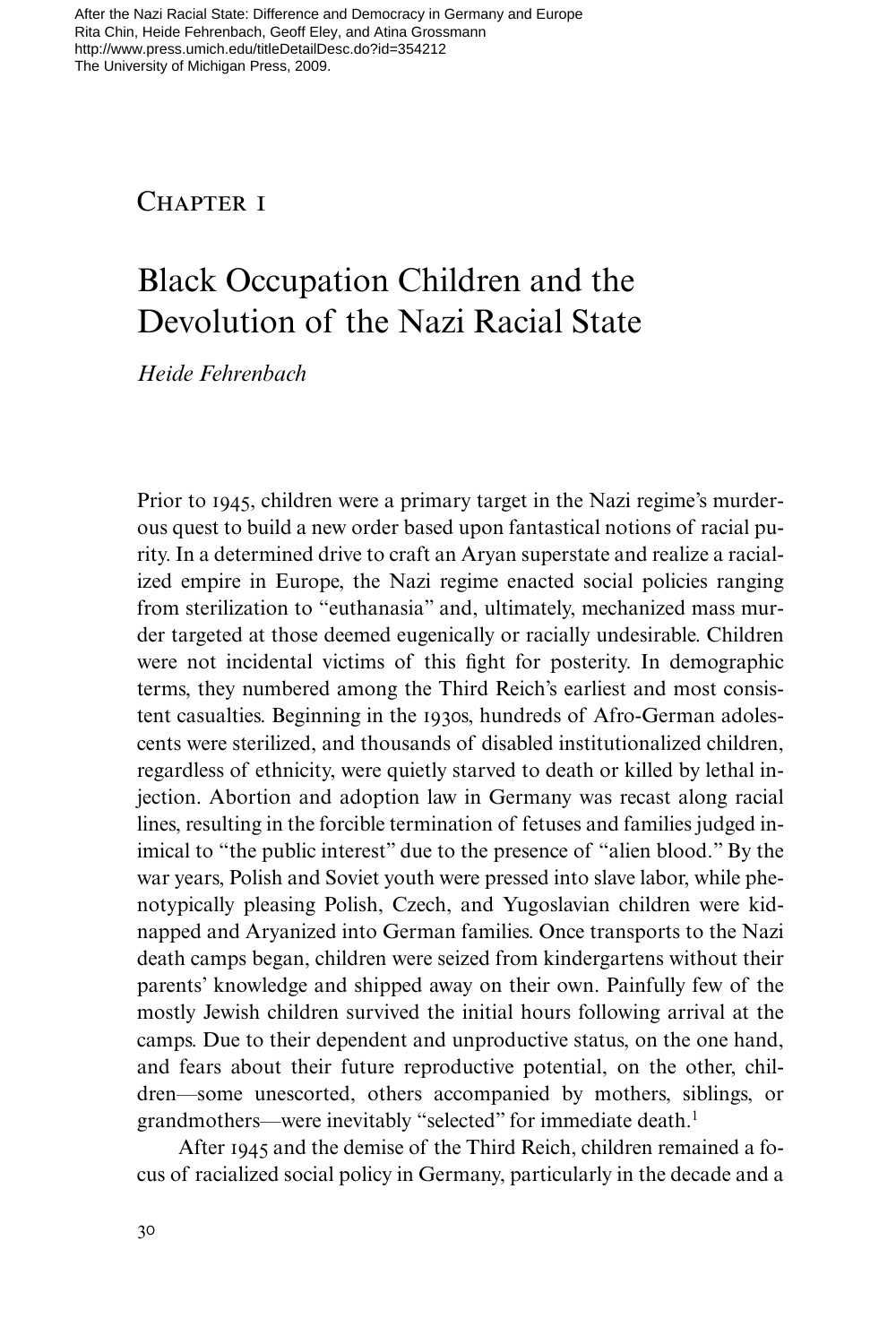half following the war. Although no longer subject to physical violence or death by state dictate, certain children continued to serve as objects of scientific study by anthropologists, psychologists, social workers, and school and state officials intent on documenting signs of racial difference. Children, that is, remained a central social category for the postwar production of national-racial ideology. The historical literature on state-sponsored racism and mass murder under the Third Reich is vast, and although scholars have recently published excellent work on the Nazi regulation of sex and reproduction, there has been little focus on children as a category of social analysis.<sup>2</sup> This essay aims to address this gap and argues that the study of social policy toward children has a lot to tell us not only about Nazi conceptions of race and nation but, more significant for the purposes of this volume, about the evolution of racial ideology during the transition from National Socialism to liberal democracy in postwar West Germany.

Here I explore some key features of how attention to children—in particular, black occupation children fathered by Allied troops of color and born to white German mothers—figured in what I have called the *devolution* of the Nazi racial state.<sup>3</sup> Informing this analysis is an insistence that we begin to consider two key postwar developments—namely, democratization and racial reconstruction—in tandem as mutually informing processes. The transition away from Nazi racial practice and understanding was hardly abrupt. Rather, this was a protracted social process lasting at least into the 1960s. It was through the articulation of social policy regarding abortion, adoption, schooling, and integration of these youth into the workforce that questions of German racial redefinition after 1945 were worked out.

Postwar responses to black occupation children represent a formative moment in the racial reconstruction of postfascist Germany. Military occupation between 1945 and 1949 produced some 94,000 occupation children. However, official and public attention fixed on a small subset, the socalled "*farbige Mischlinge*" or "colored mixed-bloods," distinguished from the others by their black paternity. Although they constituted a small minority of postwar German births—numbering only about 3,000 in 1950 and nearly double that by 1955—West German federal and state officials, youth welfare workers, and the press invested the children with considerable symbolic significance.

The years after 1945 were constituent for contemporary German racial understanding, and postwar debates regarding "miscegenation" and "*Mischlingskinder*" were central to the ideological transition from Na-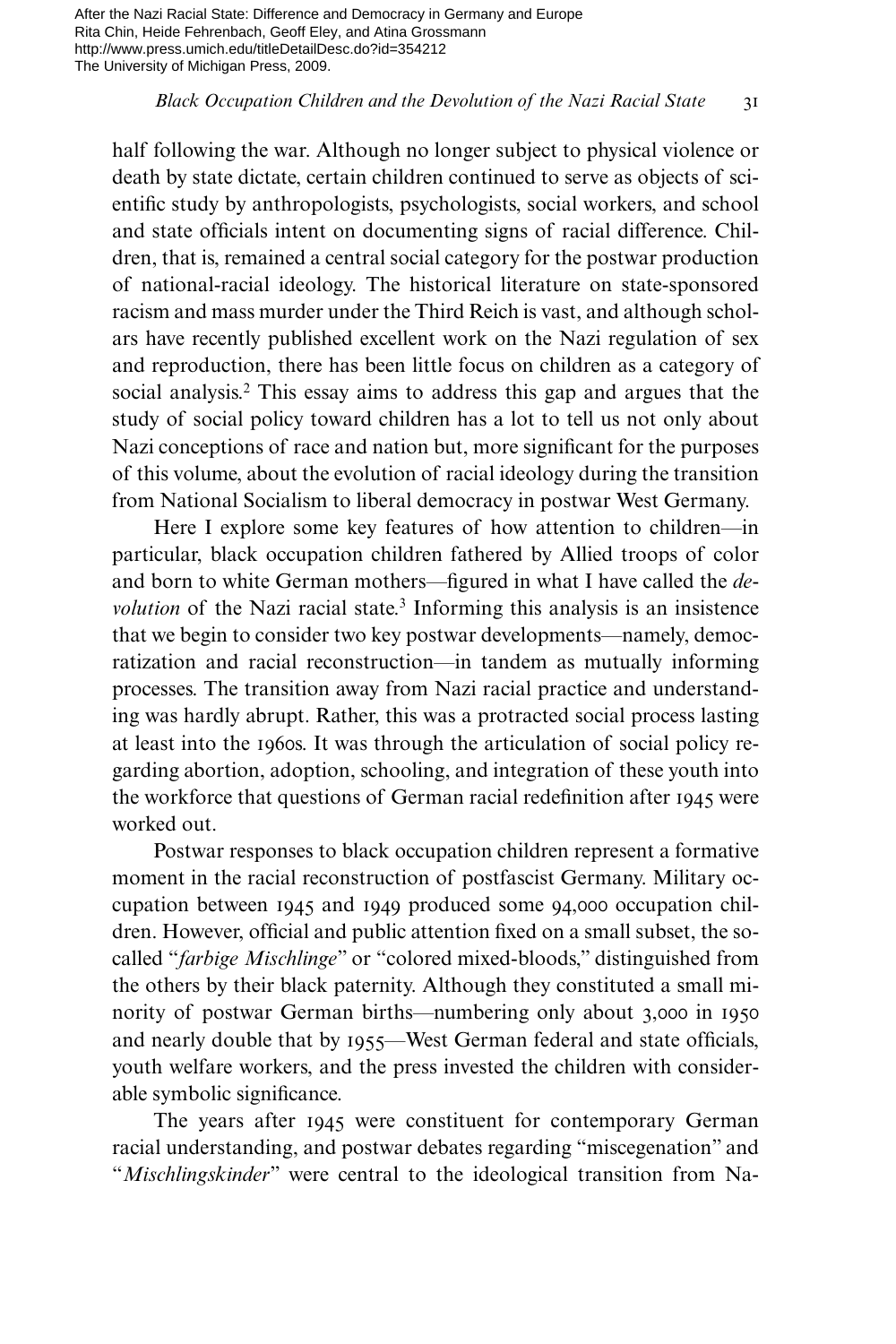#### 32 After the Nazi Racial State

tional Socialist to democratic approaches to race. The term "*Mischling,*" in fact, survived the Third Reich and persisted well into the 1960s in official, scholarly, media, and public usage in West Germany. But its content had changed. Rather than refer to the progeny of so-called mixed unions between Jewish and non-Jewish Germans as it had during the Third Reich, immediately after the war it came to connote the offspring of white German women and foreign men of color.<sup>4</sup> Thus "*Mischling*" remained a racialized category of social analysis and social policy after 1945, as before. But the definition of *which races* had mixed, as well as the social significance of such mixing, had fundamentally altered.

#### **Contact Zones: The Social Meaning of Military Occupation**

I begin with a few brief observations about the radically altered conditions that confronted Germans in 1945 since these helped shape the terms of social and ideological revaluation following National Socialism's demise. First, it is important to note that the postwar reformulation of notions of race in Germany was not a purely national enterprise but an international and transnational one as well. Defeat in the spring of 1945 brought military occupation and the victorious Allies' mandate for Germans to denazify and democratize themselves, their society, and their polity. The first decades after the war were dominated by debates regarding self-definition as contemporaries were forced to grapple with the question of what it would it mean to be German after Hitler and the Holocaust.

Second, debates about national self-definition necessarily involved confronting issues of race since Germany was occupied by the multiethnic armies of enemy nations. Former racial subordinates—whether Jews, Slavs, North Africans, or African Americans—now occupied a position of political superiority due to their membership in the Allied forces. The occupation challenged Germans to function within a context that was radically *postfascist* in terms of social composition and political authority, if not yet in terms of ideological disposition or social policy.

Third, the most explicit discussions of "race" after the war occurred in response to interracial sex and reproduction between German women and Allied soldiers of color. This was accompanied by an emerging unwillingness among German officials to speak openly about Jews in racialized terms—although antisemitic utterances and actions certainly persisted in informal private interactions, through the circulation of jokes and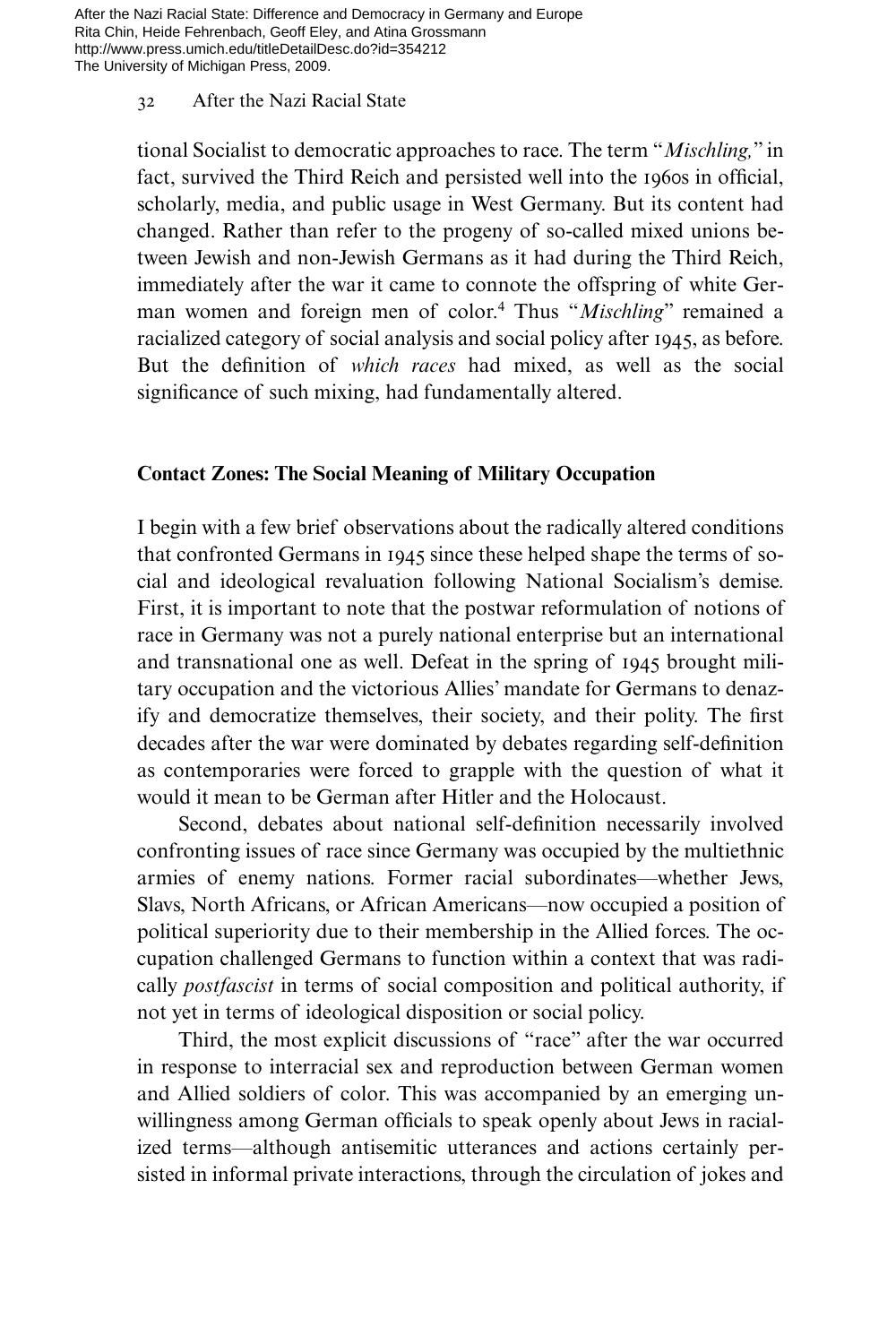stereotypes, and even in anonymous exchanges on public transportation or desecrations of Jewish cemeteries.<sup>5</sup>

American practices of racial segregation and antiblack racism in the American occupation forces also helped shape racial ideology after 1945. This does not mean that postwar Germans learned antiblack racism from American occupiers. After all, Germans had a long tradition of such bigotry that predated and was intensified by Germany's short stint as colonial power prior to 1918 and shorter stint as National Socialist power between 1933 and 1945. Rather, informal contacts between occupier and occupied along with the discriminatory policies of the U.S. military toward its minorities and the tense relations among occupation soldiers of differing ethnicities—affected the ways Germans perceived and received American political and social values after 1945. Although the American Military Government in Germany put a good deal of emphasis on official efforts to denazify and reeducate the German public, "race" barely figured in formal reeducation programs (beyond the legal language against discrimination that ultimately entered West Germany's *Grundgesetz* in 1949). As a result, racial reconstruction in early postwar Germany resulted primarily not from official Allied pronouncements or programs, but more spontaneously through Germans' interaction with, and observation of, the social and racial dynamics of occupation on the ground in Germany.

The United States defeated and occupied Germany with a Jim Crow army in 1945, and the hierarchical values of racial segregation affected social dynamics and perceptions of the American occupation, both among American soldiers and between American occupiers and Germans. In particular, interracial fraternization between African American GIs and white German women elicited a zealous rage—and frequent incidents of verbal and physical abuse—by white GIs. In a series of intelligence debriefings of U.S. troops returning from overseas in 1945, for example, numerous white officers and soldiers denounced interracial dating by black GIs abroad as the primary cause of racial violence in the military. On the ground in Germany, it was treated as an unbearable provocation. White GIs harassed German women in the company of black GIs and physically assaulted the men. American military police forcibly excluded black GIs from bars, in effect imposing racial segregation on German establishments, as Maria Höhn has shown. Where segregation broke down, violent brawls, serious injury, and even murder could result. White American hostility toward interracial sexual relations between African American troops and German women in Germany persisted for decades, but was especially vehement and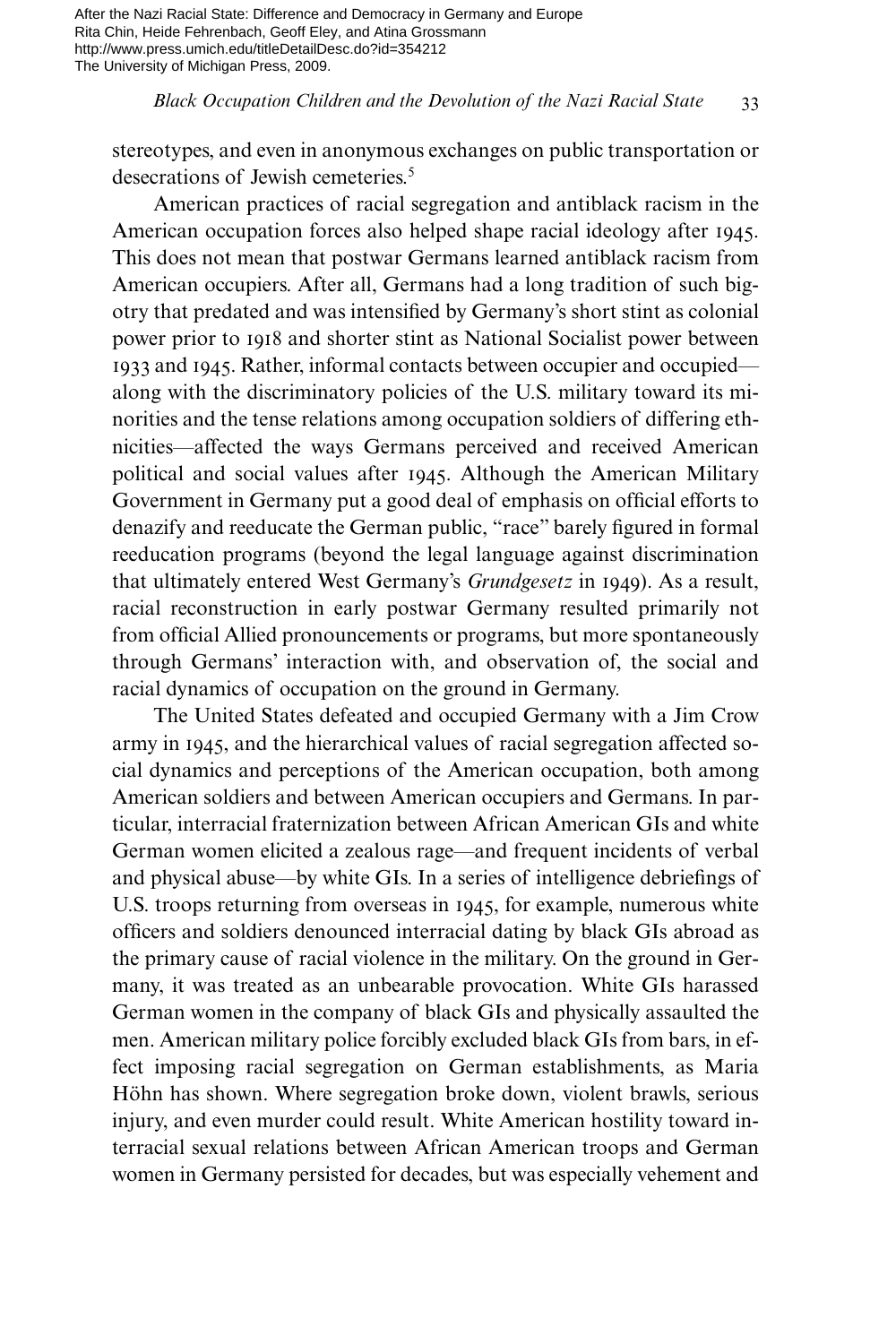#### 34 After the Nazi Racial State

violent during the late 1940s and 1950s—the years during which desegregation of the U.S. military, if not American society at large, was accomplished. What is more, it was assiduously reported in the German press and no doubt served to condone acts of violence directed at black GIs by German men, which were less frequent but not unheard of.<sup>6</sup> During the occupation, white men of American and German nationality employed a common epithet, *Negerliebchen* or "nigger lover," newly popularized in the German language, to slander women who associated with black troops. Although white Americans and Germans drew on distinct national-historical idioms of race, both agreed upon the necessity to "defend" white manhood and police white women.<sup>7</sup>

In the public behavior of U.S. troops on the German street, troubled American race relations were on display for all to see. Germans absorbed the *postwar* lesson, inadvertently taught by their new American masters, that democratic forms and values were consistent with racialist, even racist, ideology and social organization. German understandings of the content of "democratization" were conditioned by the racialized context within which this was delivered. As a result, military occupation initially reinforced white supremacy as a shared value of mainstream American and German cultures.<sup>8</sup>

## **Abortion and the Persistence of Antinatalism**

The Nazi regime had been pronatalist regarding Aryan reproduction and antinatalist regarding non-Aryan. During the Third Reich, new laws were promulgated that restricted the social and sexual choices of "Aryan" women —those deemed racially and eugenically valuable as reproducers of the *Volk*—to "Aryan" male partners. Relations between such women and "racially foreign" men, whether Jewish, Polish, Soviet, or Black, were strictly prohibited and severely sanctioned.<sup>9</sup> The same did not hold true for Aryan men, who retained the license to engage in interracial sex and wartime rape provided it was nonreproductive. Indeed, archival evidence suggests that at least one Black German girl, who was sterilized in 1937 as a "Rhineland bastard," narrowly escaped being shipped to Eastern Europe to be pressed into prostitution for the Wehrmacht.<sup>10</sup> During its twelve-year rule, National Socialism forged a culture based upon a "racialization of sex" in which the bodies of Aryan women were stringently policed, while the bodies of non-Aryan women were violently or murderously ex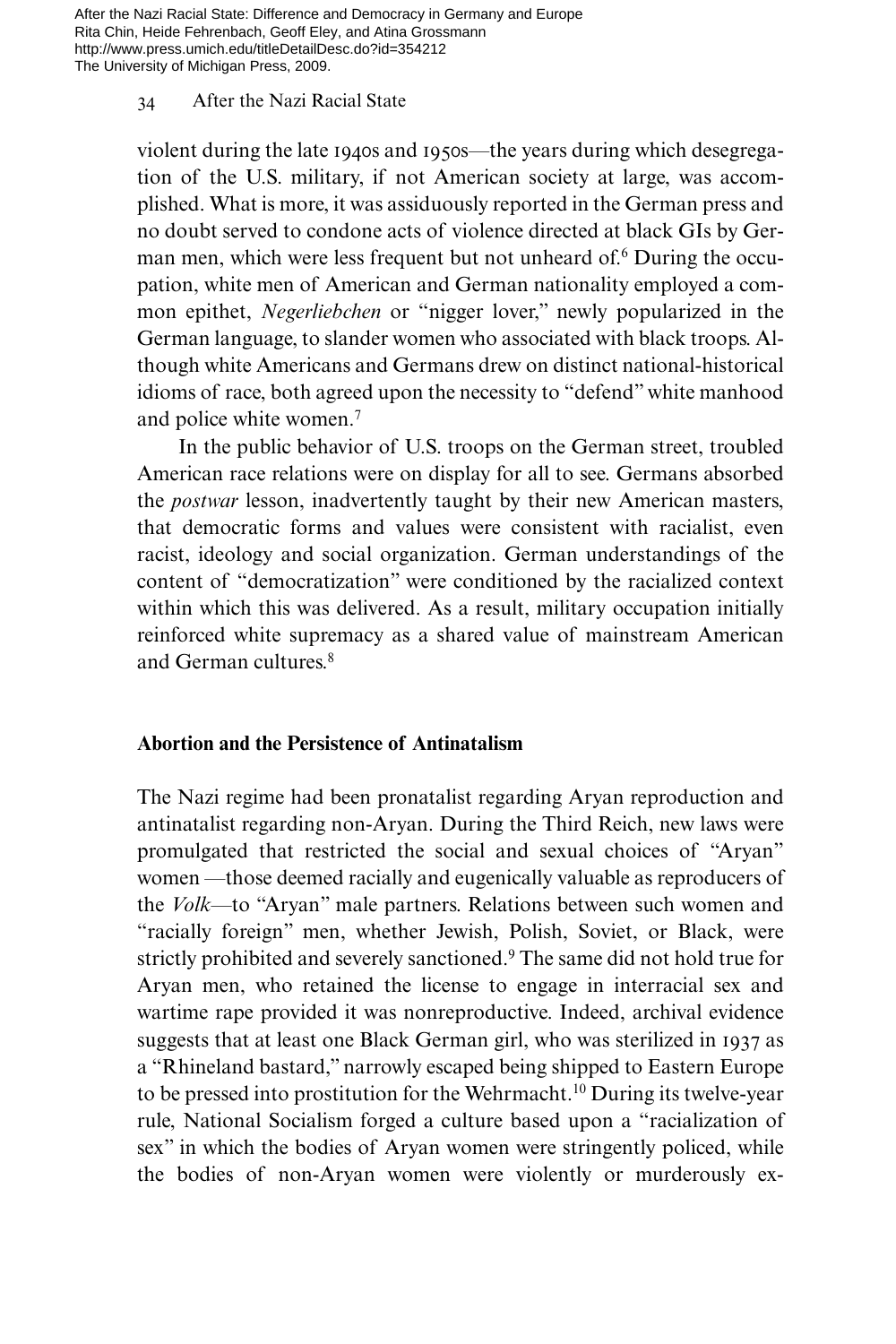ploited.<sup>11</sup> In both cases, female sexuality was instrumentalized for national purposes by a regime intent on forging a powerful racial state and European empire.<sup>12</sup>

German defeat and the influx of occupation forces ended a decade of prescribed Aryan exclusivity in white German women's heterosexual relations. What came home to the Germans after 1945 was not just their former state enemies, but their declared *racial* enemies as well: Blacks, Jews, Slavs, and other so-called "Asiatics" who served in Allied armies or were liberated as slave laborers, POWs, or concentration and death camp inmates. The result for German women was that the restrictive, state-mandated Aryanized sex of the Third Reich gave way to a broader range of choice in social relations and sexual partners.<sup>13</sup>

In 1945, German state officials attempted to nullify the reproductive consequences of conquest by temporarily relaxing Paragraph 218, which outlawed abortion. Under National Socialism, a state-sponsored policy of "coercive pronatalism" emerged in which access to abortion was severely restricted for Aryan women, who were prohibited from terminating pregnancies under penalty of death, unless there were severe medical problems or unless pregnancy resulted from sexual relations with "racial aliens."<sup>14</sup> In liberalizing abortion policy, German officials specifically targeted "miscegenist" rape by enemy soldiers. In early March 1945, just months before defeat, the Reich Interior Ministry issued a decree to doctors, health offices, and hospitals to expedite abortions of "Slav and Mongol fetuses."<sup>15</sup> Sometime during the spring the Bavarian state government followed suit, issuing a secret memo authorizing abortions in rape cases involving "colored" troops. In the months following defeat, state and municipal officials continued to refer to those orders.<sup>16</sup> So while compulsory abortions and sterilizations ceased in May  $1945$  due to the nullification of Nazi laws, the elective abortion of fetuses continued apace from the first months of 1945 and over the course of the year "became a mass phenomenon."<sup>17</sup>

The majority of abortions between early 1945 and early 1946 occurred in response to rape by perceived racial aliens—Allied troops of color and Soviet soldiers—indicating that a commitment to racial eugenics and antinatalism persisted in abortion policy and practice after the Nazi state's demise.<sup>18</sup> This was possible because German authorities at the local and state level were left to deal with women's health and medical issues without firm instructions from the Allied occupation powers.<sup>19</sup> A German medical board of three doctors (preferably gynecologists) ruled on applications for abortion. Applications by women alleging rape by white Allied soldiers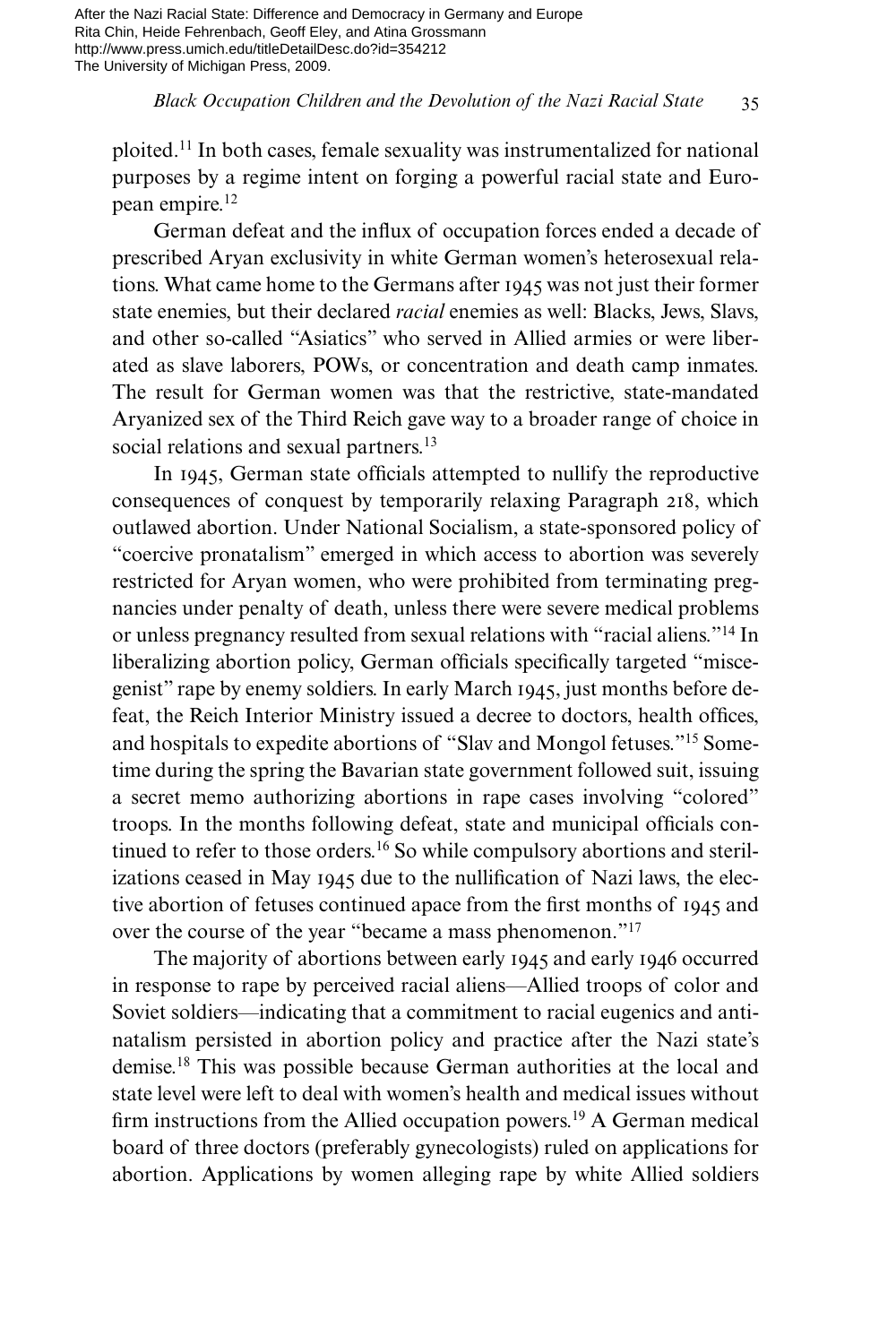36 After the Nazi Racial State

were often denied, since medical boards "doubted that physical or emotional problems would ensue" for women carrying such pregnancies to term $20$ 

While notions of *Rassenschande* (racial pollution) continued to inform the language and social policy of abortion in the early years of the occupation, the rationale for such decisions changed. The diagnostic focus was transferred from the racialized body of the offspring to the emotional state of its mother. For example, one thirty-six-year-old woman who alleged she had been raped by a Moroccan soldier and was applying for permission to abort wrote that it "affects me mentally to think that I shall bring a Moroccan child into this world." In assessing the case, the district magistrate noted that "one has to be careful because the incident occurred in a forest without witnesses" and expressed concern that she hadn't told her husband about the attack, though she might have contracted a sexually transmitted disease. Still, this magistrate concluded that "if she really *was* raped by a Moroccan, which can't be disproved, then emotional injuries must also exist," and he approved the abortion.<sup>21</sup> This reasoning signaled a shift in racialist thinking after 1945 and anticipated a crucial development in the rhetoric and rationale of postwar social policy: namely, the transition from an emphasis on the *biology of race* to the *psychology of racial difference.*<sup>22</sup>

By early 1946, as the incidence of rape and legal abortions declined, the first "occupation children" were born. German officials and social policy came to focus on the implications of consensual sex between occupying soldiers and native women in the Western zones. Evidence from southern Germany suggests that in addition to American GIs, German women also chose French occupation soldiers—including those from Algeria, Morocco, Tunisia, and French Indochina—as lovers, bore their children, and in some cases married them and emigrated.<sup>23</sup> Despite this broader range of social interaction, American soldiers attracted the lion's share of Germans' attention and aggression.

In a survey conducted in the early 1950s, for example, German social workers asked German women why they had become involved with black troops. Similar questions were not posed to women involved with white foreign troops.<sup>24</sup> While almost half of the women surveyed expressed an intention to marry their black beaus, German and American officials could not accept that interracial relationships were based upon genuinely mutual love and desire. As a result, the women consorting with Black GIs were accused of wanton materialism and moral deficiency, and were characterized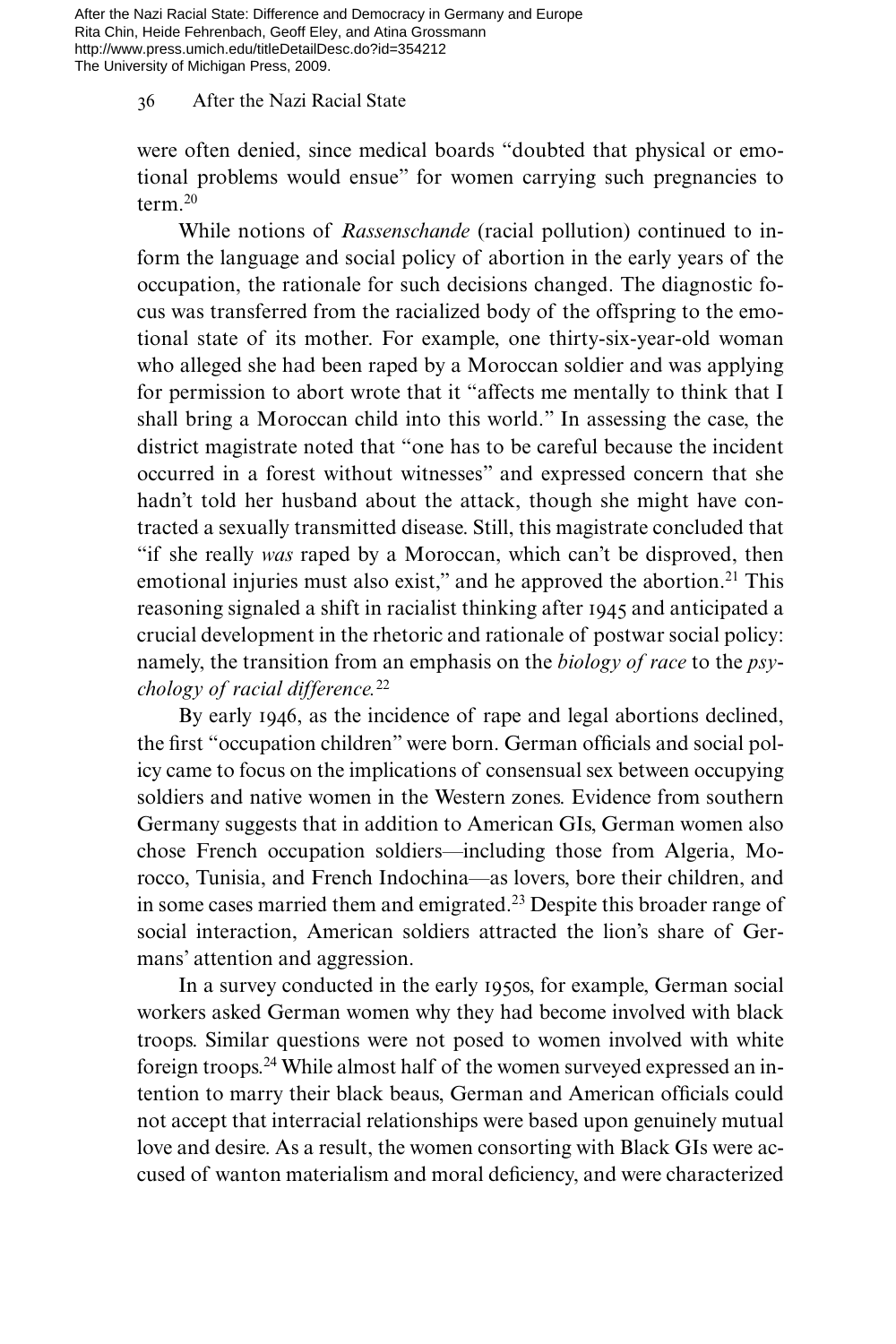as mentally impaired, asocial, or as prostitutes.<sup>25</sup> In many cases, women found in the company of African American GIs were remanded to VD treatment clinics, jails, or workhouses where they could be held against their will for anywhere from a few days to many months.<sup>26</sup>

After 1949, moral assumptions about the women who engaged in interracial fraternization continued to affect the ways that the perceived problem of biracial occupation children was formulated in the Federal Republic. Through the 1950s, German commentators of various political viewpoints insisted that the child should not be made to suffer for the "sins" of the mother. The high number of births in Bavaria alarmed state officials there, and they sought in vain to negotiate with the American military government regarding the citizenship status of the children. Ultimately, all occupation children, including those of color, were grudgingly extended German citizenship—but only after Allied Military Government officials made it clear that they would not entertain paternity suits or grant citizenship to their troops' out-of-wedlock offspring born abroad.<sup>27</sup> Since marriage between GIs and German women, while legally permissible by late 1946, was virtually impossible for black soldiers due to the racial biases inherent in the screening process, such interracial marriages remained rare, rendering most black occupation children "illegitimate." By closing off the possibility of emigration, this policy ensured that the children and their mothers would remain German citizens on German soil.<sup>28</sup>

# **Counting "Coloreds," Documenting Difference: Toward a Postwar Taxonomy of Race**

As a resident minority population of citizen-minors, black occupation children attracted increased official and academic attention with the end of military occupation and the founding of the West German Federal Republic in 1949. From the turn of the 1950s, social and scientific debates about the meaning of race—and its implications for postwar West German society—focused insistently upon these children. Such debates not only invoked but also reconstituted German understandings of race by revising racial classifications, often with reference to contemporary American race relations and social science.

Here I can only summarize the ways that attention to the children revamped and redeployed racial categories in the postwar period.<sup>29</sup> Over the course of the early 1950s, Afro-German children were subjected to special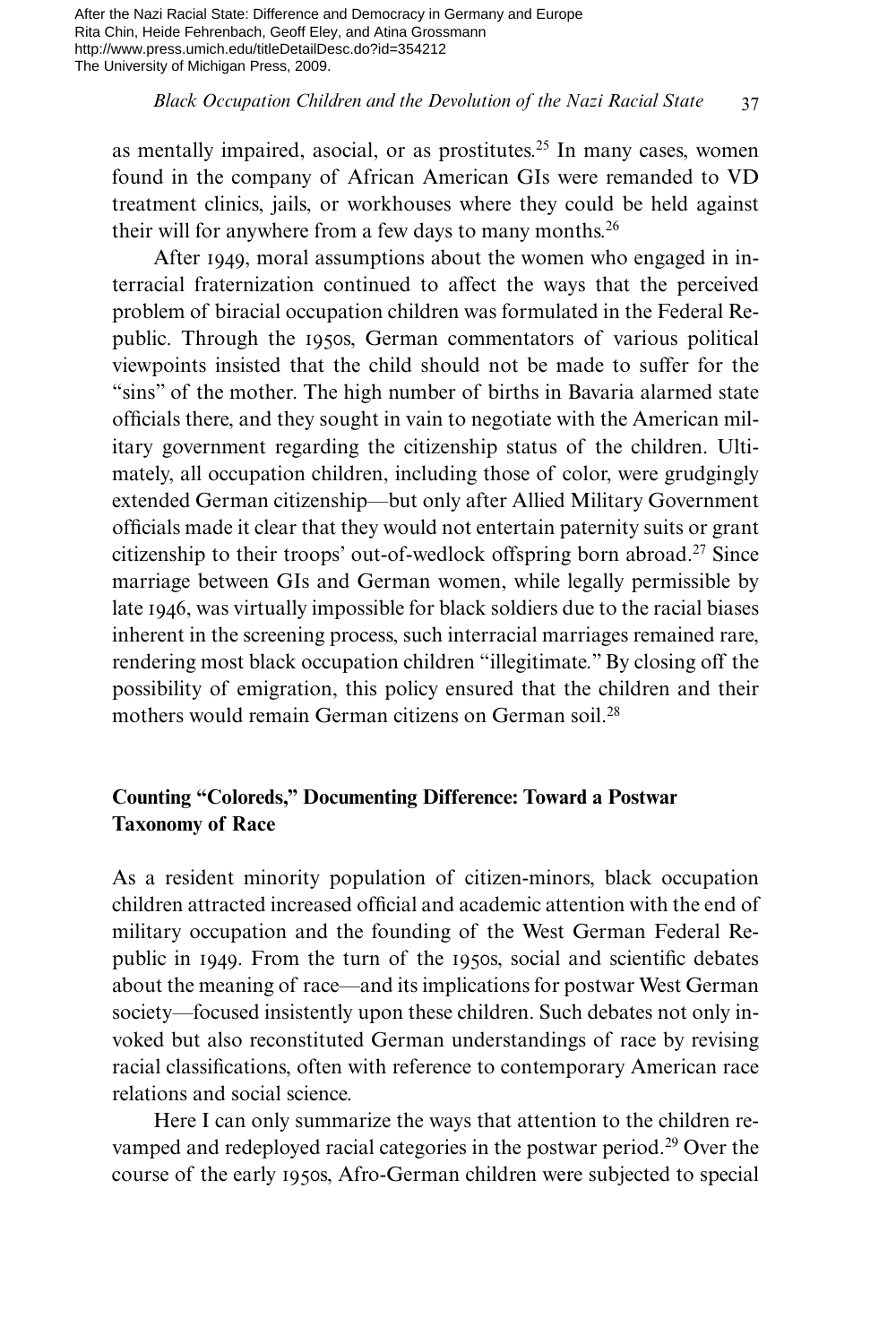#### 38 After the Nazi Racial State

race-based censuses and anthropological studies beholden to methodologies of interwar *Rassenkunde.* Prior to 1945 and reaching back to the nineteenth century, Jews and Slavs, as well as Blacks, had been treated as alien to *Deutschtum* and, more tellingly, to the *Volkskörper,* or very "body of the nation."<sup>30</sup> After 1945, a number of factors, including Nazi-sponsored genocide and the subsequent emigration of surviving Jews, the westward expulsions of ethnic Germans from the eastern reaches of the former Reich, and an increasingly impermeable Iron Curtain dividing West Germans from Slavs (as much as capitalists from communists), imposed a type of ethnic unmixing on Cold War Central Europe. As a result, although "the East" continued as a political and ideological foe, by the 1950s, its perceived threat to West Germans' racial integrity was drastically diminished. Following geopolitical developments, the point of reference for West Germans shifted west to the United States.

By 1950, in fact, West German federal and state Interior Ministry officials explicitly constructed the postwar problem of race around skin color and, even more narrowly, blackness. That year, they surveyed state and municipal youth offices to determine the number and living arrangements of so-called "*Negermischlingskinder.*" By limiting the survey to West German states formerly occupied by the French and Americans (Baden, Bavaria, Hesse, Rheinland-Pfalz, Württemberg-Baden, and Württemberg-Hohenzollern) and drawing on a simplified appraisal of the racial and ethnic composition of those occupying armies, this survey established a postwar preoccupation with color/blackness in bureaucratic record-keeping and in official and public discourse regarding the reproductive consequences of defeat and occupation. What is more, this schematic racial binary—with its categories for national paternities on the one hand and colored paternity, or "*farbige Abstammung,*" on the other—set a precedent for a subsequent federal census of all occupation children in the Federal Republic undertaken in  $1954$ <sup>31</sup> In creating one explicitly racialized yet denationalized category keyed to "color," the official census in effect de-raced the offspring of Soviet paternity and rendered Jewishness invisible, implicitly coding the occupation children of these formerly racialized groups "white." As a result, the attribution of racialized identities previously, obsessively, and lethally targeted by the German state before 1945—whether Jewish, Slavic, or "Mongoloid/Asiatic"—disappeared from official recordkeeping on postwar reproduction. What remained were distinctions of nationality, on one hand, and blackness, on the other.

Postwar Germans' telescoped focus on blackness was also evident in a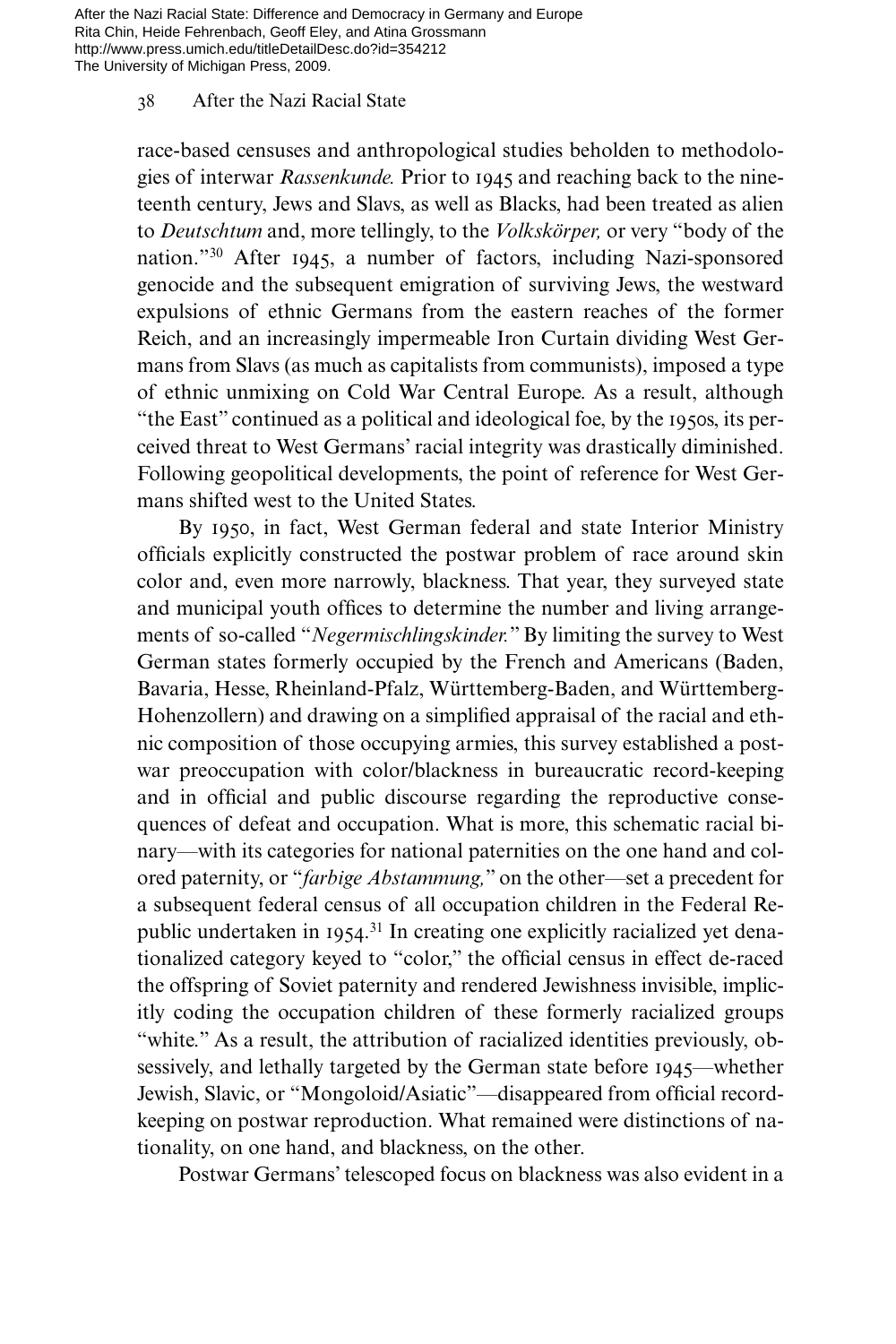number of anthropological studies of "*Mischlingskinder*" in the 1950s. During the first half of the decade, two young German anthropologists, Walter Kirchner and Rudolf Sieg, independently undertook studies on Black German children ranging in age from one to six. Assisted, respectively, by Berlin's youth and health offices and by Christian social welfare organizations in West Germany proper, Kirchner and Sieg minutely recorded the children's skin color, lip thickness, and hair texture; the breadth of their noses, shoulders, chests, and pelvises; the length of their limbs and torsos; the shape of their dental bites; and the circumference of their heads and chests. In keeping with the earlier practice of German ethnographers and racial scientists, Kirchner appended a set of photographs of the children to his work. Both anthropologists analyzed the children's medical and psychological records, as well as their social, family, and moral milieu, and subjected the children to a series of intellectual and psychological exams. The point of these exercises was to establish the extent to which "*Mischlingskinder*" deviated from the white norm (Kirchner) and to account for the children's "anomalies" (Sieg).<sup>32</sup>

In exploring the somatic, psychological, and behavioral effects of "racial mixing," both anthropologists drew on the earlier work and methodologies of German racial scientists and eugenicists Eugen Fischer, Wolfgang Abel, and Otmar Freiherr von Verschuer (along with Americans Charles Davenport and Melville Herskovits). Beginning in the 1910s, Fischer pioneered an early study on racial mixing based upon the so-called Rehobother bastards—the children of German fathers and Nama (or "Hottentot") mothers—and concluded that "racial crossing" led to "degeneration" or, at best, the inheritance of "disharmonious traits." Fischer continued his work into the Nazi years. Joined by Abel and others, he conducted racial examinations of the so-called "Rhineland bastards" (the biracial German children of French African occupation troops and German women born after World War I) and later of Jews, providing scientific expertise for the Third Reich's increasingly radical program of eugenic engineering that culminated in forced sterilization and murder.<sup>33</sup>

Though beholden to the earlier work of Fischer and others, the anthropological studies of the 1950s departed from that literature in small and self-conscious ways. As products of young anthropologists who had not established their credentials during the Third Reich but had been trained by those who had, their studies serve as transitional texts. While relying on the methodology of their precursors, they reworked aspects of the Nazi-era paradigm in search of a morally acceptable postwar alternative.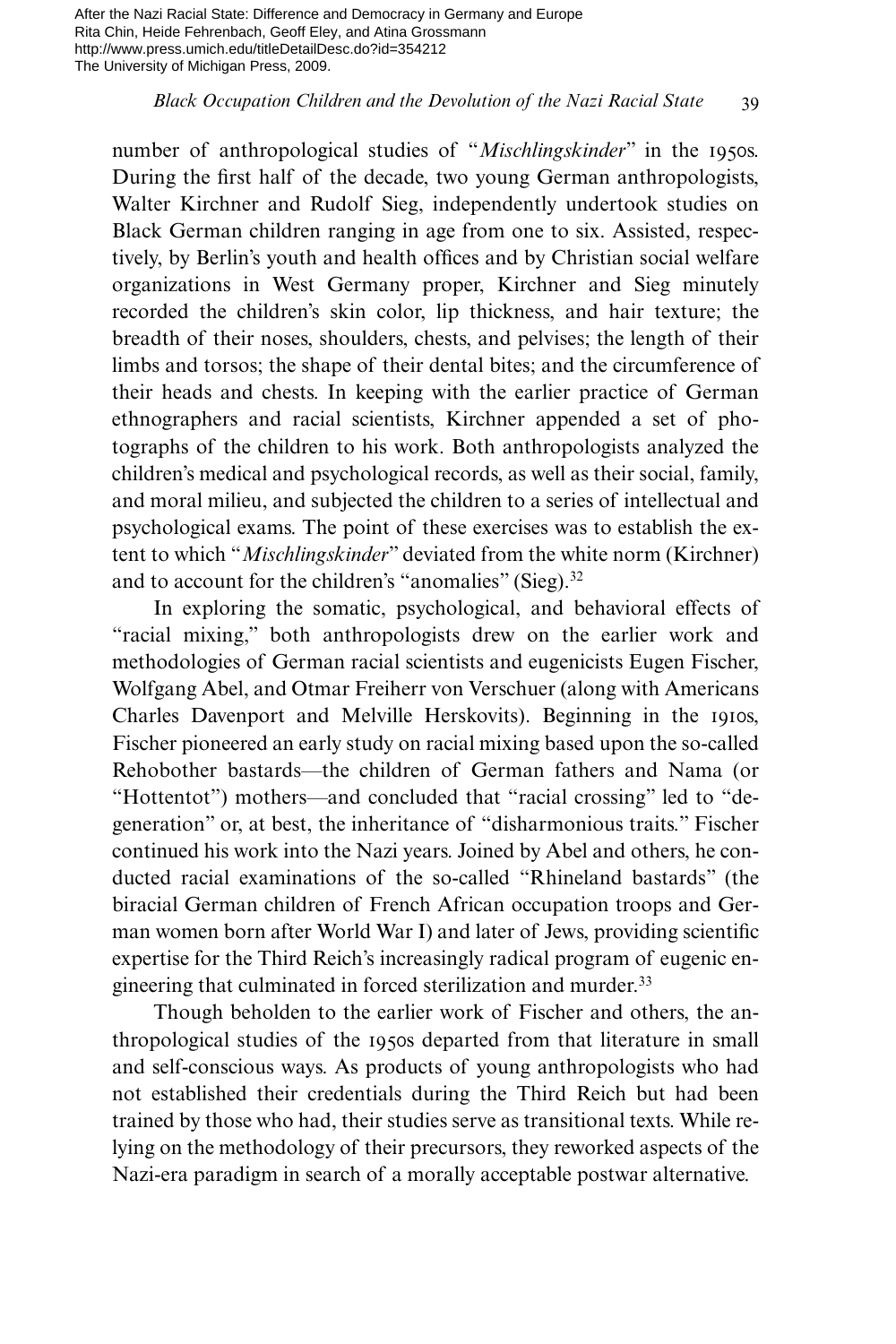#### 40 After the Nazi Racial State

In its attention to the effects of race mixing, Kirchner's postwar work clearly continued his predecessors' tendency to think within a racist eugenicist paradigm. But what is peculiarly postwar is his choice of subject: the black Mischlingskind. This was not a logical choice in demographic terms. The vast majority of black occupation children resided in the southern states of mainland West Germany. Kirchner's study was based in Berlin, where less than 2 percent of the children (about eighty in total) were located.<sup>34</sup> A focus on Jewish children or so-called *Russenkinder,* the colloquial term for German children of Soviet paternity in the first years after the war, would have yielded a larger sample.<sup>35</sup> But there is no indication that Kirchner ever considered such a study, and that is precisely my point. It was politically impossible to contemplate studying Jewish or *Russenkinder* after the death camps, Nazi defeat, and the onset of the Cold War.<sup>36</sup> The postwar political situation influenced the postfascist study of race and the delineation of racial categories in Germany.

Kirchner's and Sieg's studies were also symptomatic in their exclusive emphasis on a subset of black occupation children: namely, those of African American paternity. Kirchner, for example, examined the medical records, social welfare and school reports of fifty "colored mixed-blood children" in Berlin ranging in age from one to twenty but focused his analysis on a subgroup of twenty-three children, aged one through five, of "American Negro" paternity. Similarly, Sieg had access to children of Algerian, Moroccan, and American paternity but deliberately excluded all but the latter from his study. This deliberate focus on black American paternity and the post-1945 circumstances of conception allowed these anthropologists to render a relatively rosy picture of the postwar *Mischlingskind*'s physical, mental, and emotional health as compared to the supposedly more negative impact of Moroccan paternity on "Rhineland bastards" after the First World War. In accounting for the absence of serious disease among postwar *Mischlingskinder,* both Kirchner and Sieg credited the relative health and wealth of black American GIs. Unlike North African soldiers after 1918, who "presumably represented a thoroughly unfavorable selection" in eugenic and material terms, African Americans were assumed to have few serious maladies, in part because "Negros" were defined as mixed-race rather than pure-blooded Blacks and had ample resources with which to provide for their offspring.<sup>37</sup>

This assessment made all of the difference for the children. Neither anthropologist found significant deviations in the health, intelligence, or emotional disposition of postwar *Mischlingskinder* when compared to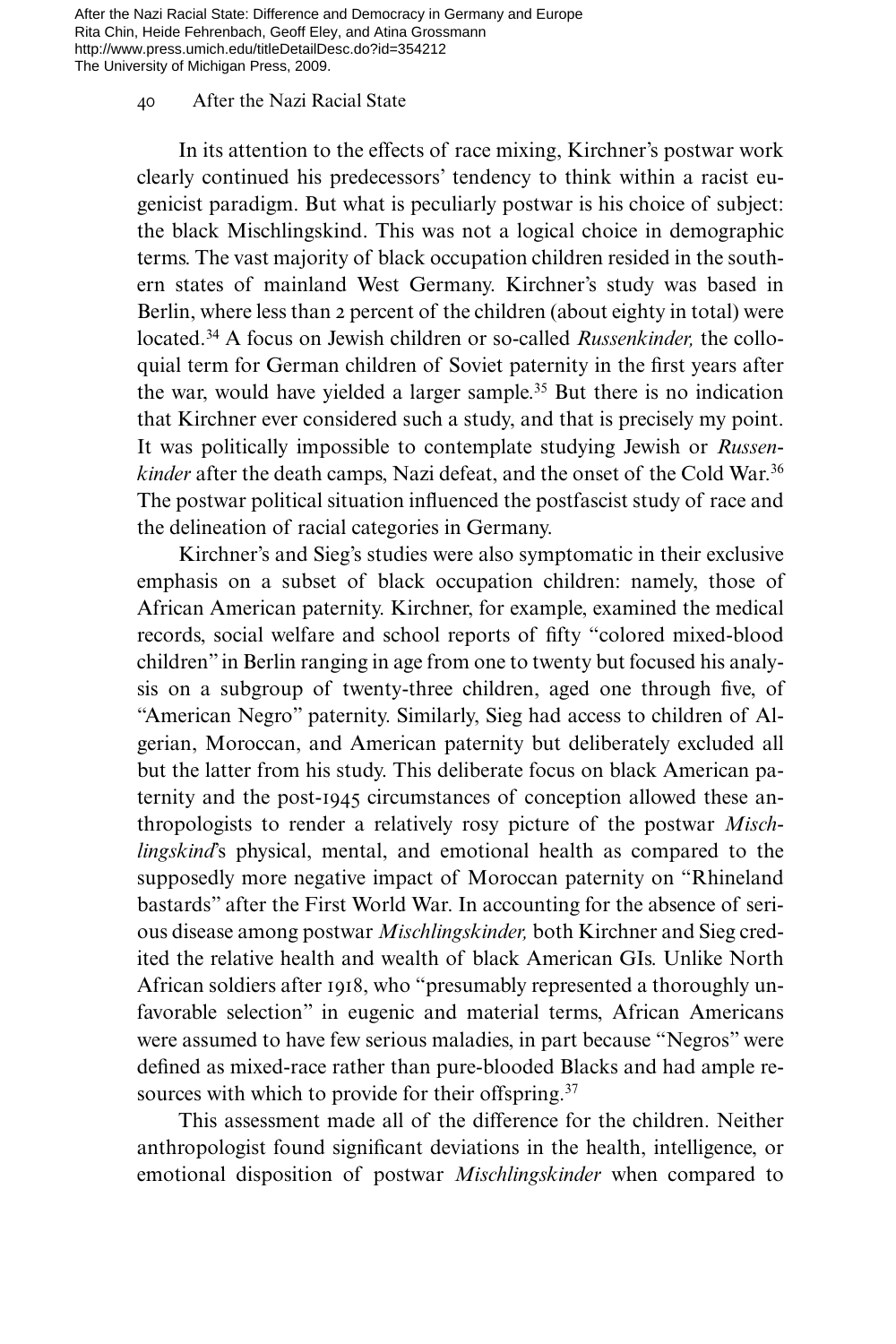their white counterparts. However, they did note certain developmental, physical, and behavioral characteristics, which they attributed to the children's "Negroid biological inheritance," and that clearly echoed the stereotypes handed down by previous generations of racial scientists. For example, Kirchner and Sieg cited a disposition for respiratory disease (due to maladjustment to the European climate); abnormalities of dental bite; long legs; lively temperaments; a marked joy in movement, including dance; and well-developed speaking abilities, with particular talents for rhythmic speech, rhyme, and imitation. Although the children were described as open to social contact, they were also declared willful, impatient, uncooperative, and at times given to strong, although not necessarily ungovernable, impulses.<sup>38</sup>

As regards the children's mothers, Kirchner judged their influence as generally beneficial, which, he argued, was not the case when one considered the example of the earlier "Rhineland bastards" who were alleged to have suffered disproportionately from psychopathologies. Following earlier racial scientists, Kirchner blamed that interwar generation's poor mental health on the miserable genetic stock of their "asocial" mothers, who were deemed a "particularly negative" type of woman. "In the case of Berliner Mischlinge" born after 1945, he judged that "no such factor presented itself." As Sieg put it at the end of his study, "No detrimental consequences of bastardization were perceptible among *our* Mischlingskinder."<sup>39</sup>

Ultimately, then, postwar anthropologists arrived at a less negative assessment of "race-mixing" and "*Mischlingskinder*" by reading the contemporary episode in relation to earlier historical experience. Their upbeat prognostications rested on evaluating the distinct national and gender dimensions of each case: "Our *Mischlingskinder"* present fewer problems than those of the past because they were fathered by healthy, wealthy "American Negroes," rather than diseased and uncultivated Africans; because they were born to caring lower-class mothers, rather than asocial lunatics.

Finally, the postwar anthropological studies differed significantly from their precursors in their focus on social environment, and in particular its potentially mitigating effect on racial inheritance. While Kirchner and Sieg detected a tendency for hotheadedness, impulsiveness, and disobedience among Black German children, they also declared that these supposedly inherited racial qualities could be tempered by the proper positive influences of attentive mothers, childhood friendships, and a well-disposed public. The markers of "race," that is to say, were not destiny.<sup>40</sup> If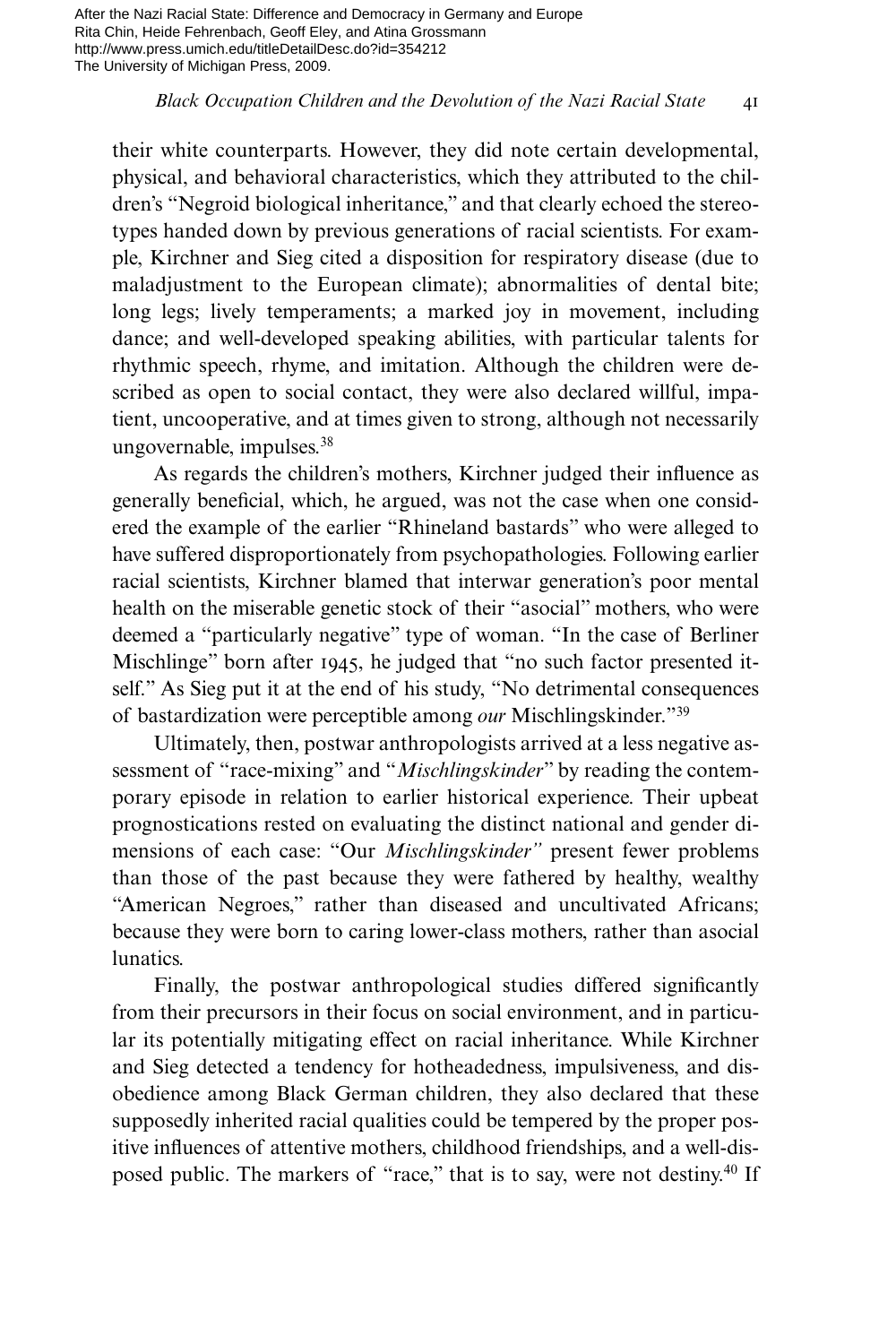#### 42 After the Nazi Racial State

Kirchner and Sieg agreed with earlier anthropologists that racial difference persisted in the biology and psychology of their subjects, Kirchner's innovation was to permit the possibility of social solutions to the purported "problems of race."

In sum, official surveys and anthropological studies of "*Mischlingskinder*" of the 1950s articulated a revised taxonomy of race that would spur new social policy initiatives. In the process, West German official, academic, and media reports constructed a unitary origin for black occupation children. By consistently representing them as offspring of black American soldiers, such reports erased the actual national affiliation of the more diverse paternity by Allied soldiers. By the 1950s, "race" in West Germany was embodied in "*Mischlingskind*" and linked to America. German censuses and scientists had conceived a putatively "new" and peculiarly postwar problem of race.

Viewed in concert, the official censuses and anthropological studies of postwar Afro-German children recalibrated definitions of race by the early 1950s in West Germany. "Negro or Colored" rather than Jewish heredity was labeled, understood, and investigated in racial terms. This is not to argue that antisemitism disappeared from West German life or that Jews and other European minorities were not races in the eyes of many West Germans. There is ample evidence that they were.<sup>41</sup> Rather, it is to argue that West German social policy and academic scholarship of the 1950s did not authorize defining those differences as racial. In this sense, postwar West German definitions of race paralleled those of the postwar United States. For over the course of the 1930s and 1940s, American social scientists softened the differences among whites of European origin (including, in particular, Jews) to a cultural one and conceived of these groups in terms of "ethnicity." Race, as a concept, continued to be employed but was reduced to the radically simplified terms of the black-white binary (or at its most articulated, the black-white-yellow triad), redrawing the lines of meaningful difference according to stereotypical phenotype.<sup>42</sup> The result was a confluence of the broad forms of racial taxonomy in both West Germany and the United States.

## **Learning from America: Prejudice Studies and the Psychology of "Race"**

The reformulation of notions of race after 1945 did not occur in a vacuum but was shaped by transnational influences and interactions between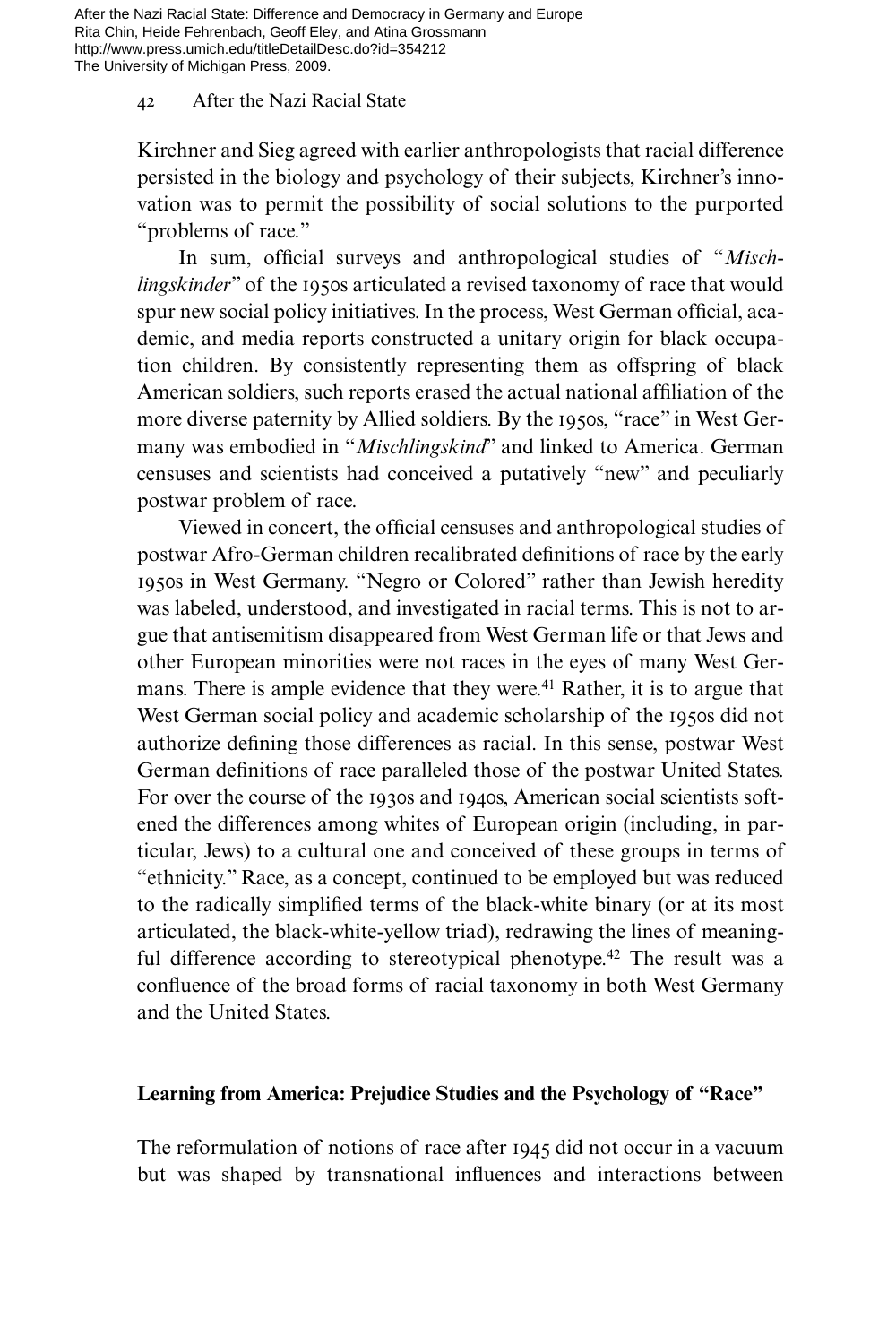Americans and Germans. One significant example for the postwar period was the creation of the *Gesellschaft für Christlich-Jüdische Zusammenarbeit* (Society for Christian-Jewish Cooperation), which was modeled on the National Council of Christians and Jews. Founded in the interwar United States to fight antisemitism and the racist violence of the Ku Klux Klan, the *Gesellschaft* was exported to Europe after World War II in response to the murderous racism of the Third Reich. By mid-1948, the U.S. Military Government supported the *Gesellschaft*'s efforts to recruit Germans to establish branches in major German cities to fight against racial and anti-Jewish discrimination in postwar Germany and to foster tolerance and interconfessional understanding.<sup>43</sup>

There were a couple of noteworthy consequences of the *Gesellschaft*'s founding. First, it transferred to the Federal Republic the American model of "intergroup relations" that had emerged in the United States in the 1930s and that sought to fight racism by building educational and activist communities across confessional, ethnic, and racial lines. Second, it introduced to Germans the reigning American social-scientific tool for investigating racism, namely, "prejudice studies," which emphasized the psychological costs of racism for victim and society alike. In doing so, it denationalized the postwar German problem of race by construing racism as a function and pathology of *human,* rather than a uniquely German, psychology. Finally, it helped pioneer the principles on which a liberal discourse of race would be constructed in West Germany.

Although the stated goal of the *Gesellschaft*'s 1952 conference was to facilitate the social acceptance and integration of Black German children into West German society and schools, the psychological approach to race could as easily authorize a policy of social segregation and emigration. Germans advocating these "solutions" professed to be motivated by concern for the well being of the children, who were considered too vulnerable, sensitive, or maladjusted to deal in healthy ways and on a daily basis with their difference from white classmates. As Blacks in a fundamentally white society, the children were considered at risk for developing severe emotional problems.

"Naturally, [they] mostly suffer from the fate of manifestly belonging to an alien race," observed a youth welfare official in Nuremberg. After all, she added, anthropologists had already established a tendency for premature physical and sexual development in "*Mischlingskinder*" that could lead to serious disturbances in school classrooms, orphanages, and foster homes. One ward of the Nuremberg youth welfare office, an Afro-German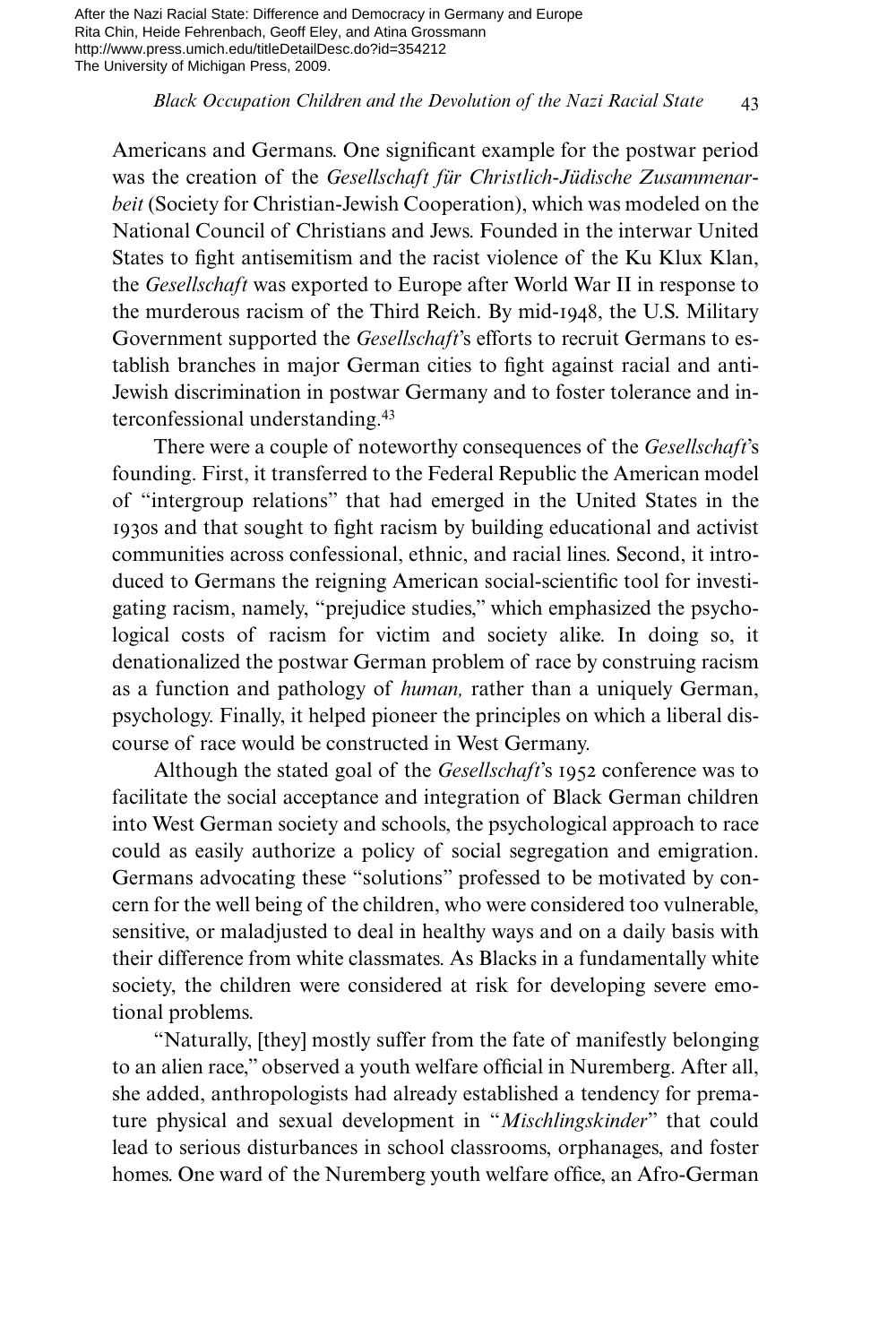## 44 After the Nazi Racial State

boy named Klaus who, by all reports had acclimated well to foster care, was removed from this successful placement at the request of his white foster mother. Although she acknowledged their good relationship thus far, she thought it necessary to take preemptive action as he approached puberty in order to avoid "difficulties" that she felt could ensue between Klaus and his younger foster sister. At the time, Klaus was a mere nine years old. That she could imagine the well-behaved boy as a sexual threat is a sad indication of the cultural currency—and potency—of stereotypes regarding black male sexuality and comportment.<sup>44</sup> The concerns expressed by the Nuremberg youth official and foster mother were not isolated. Rather, they were indicative of a more generalized fear—at the local, state, and even federal levels—that the children's troubled emotional development would culminate in social alienation or socially pathological behavior, such as licentiousness or criminality, once they approached puberty. Highlighting the psychological roots and emotional toll of racism did not necessarily advance integrationist thinking or undermine antiblack stereotypes. Rather, it could as readily translate into heightened wariness regarding the socially *de*stabilizing effects of perceived racial difference.

In the early 1950s, the West German federal Interior Ministry integrated German schools, in effect rejecting the segregationist culture of its powerful American mentor. Given the small, dispersed population of black German children, this was as much a pragmatic as ethical decision, since segregation was hardly a practical alternative. Nonetheless, German officials reveled in the celebratory reception they received from the National Association for the Advancement of Colored People (NAACP) and the African American press, which pointed out the great strides made by the formerly Nazi nation when compared to the United States. What *Ebony* magazine and others missed, however, was that the West German Interior Ministry also ordered German states to collect data on the intellectual, physical, and moral development of Black German children and to detail any academic deficits or problems of socialization that would hamper their "integration into our social and civil order."

The racial anxieties underlying this initiative are evident once considered from a broader demographic perspective. In the first decade after the war, ethnic German refugee children from eastern Europe entered West German schools in far greater numbers than Afro-German children. In the state of Bavaria alone they constituted between 15 and 30 percent annually of school children during this period; at the national level, ethnic German refugees represented more than 90 percent of population growth and a full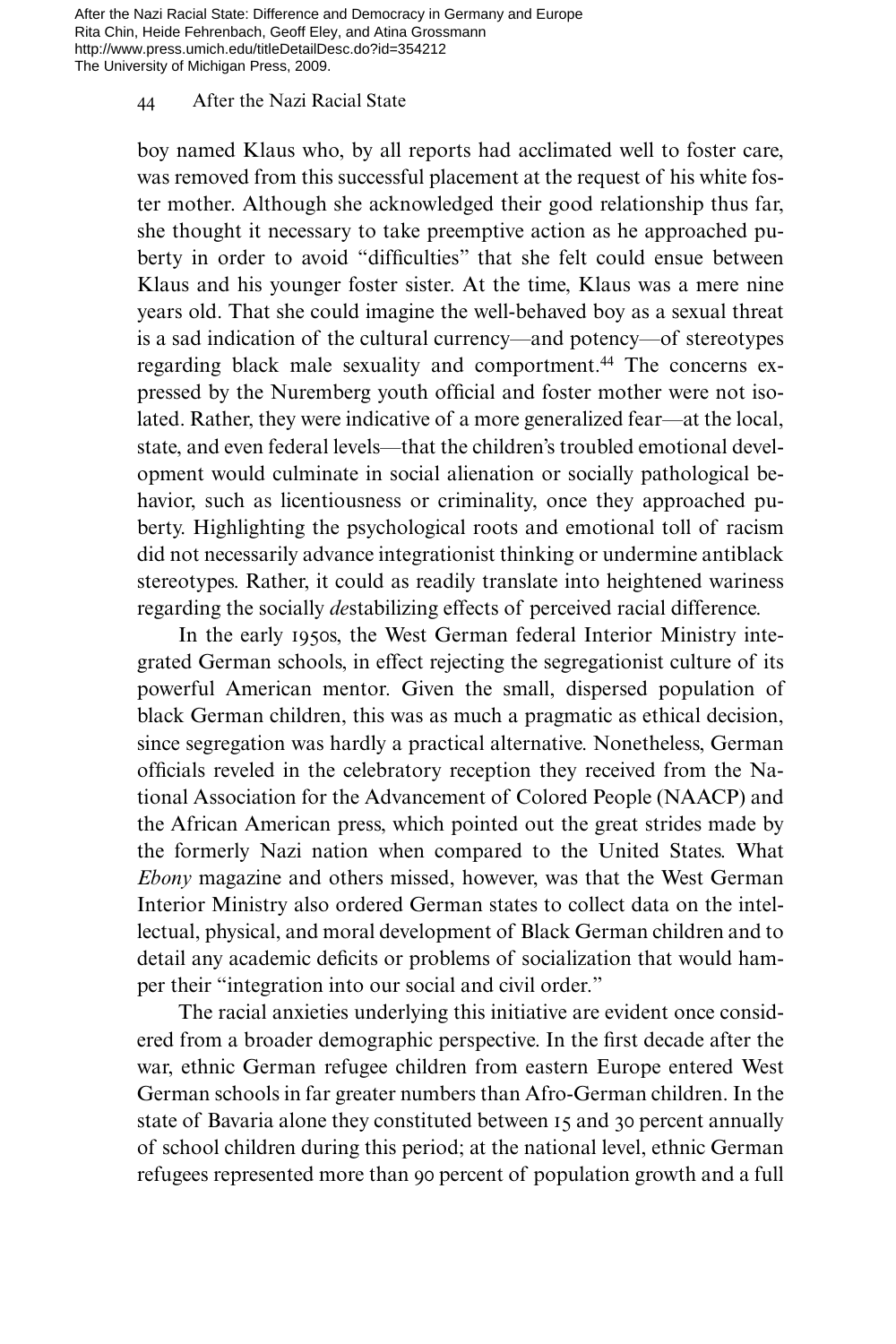one-quarter of West Germany's total population by the end of the decade.<sup>45</sup> Nonetheless, the federal Interior Ministry ordered school and youth officials to investigate the character, abilities, and integration prospects of only Afro-German children, despite their comparatively minute numbers. Clearly, then, the overriding concern was not to facilitate social integration. Rather, such selective study shows that official attention to racial difference and its presumptive national and social consequences persisted well into the postwar period. Simultaneously, West German officials explored the option of adopting Afro-German children abroad.<sup>46</sup>

#### **International Adoption and Racialized Notions of Kinship**

As early as 1947, the African American press covered the story of Germany's "brown babies."<sup>47</sup> Interested parties, on both side of the Atlantic, were intent on pursuing Afro-German children's most "proper" placement. Discussions revolved around issues of national belonging and racial fit. In West Germany, the children were typically imagined as *Heimkinder*, or unwanted institutionalized children, despite the fact that just over 10 percent resided outside of families.<sup>48</sup> Ignoring actual demographics, most West German authorities viewed the children as a social problem and advocated international adoption as the preferred solution.

Adoption by African Americans—described as "families of their own kind"—struck German social welfare authorities as a fitting solution since most Germans were unwilling to adopt children from perceived inferior biological or moral backgrounds. Under the Nazi regime, such adoptions by "Aryan" Germans had been legally prohibited in 1939 for "offending the public interest," and existing adoptions deemed "undesirable" could be terminated by the state.<sup>49</sup>

Concerns about heredity and racial-biological factors persisted after 1945 and discouraged adoptions of biracial children by white German couples. It bears noting that the American Military Government in Germany did nothing to counter this response. In fact, when German officials asked for clarification on adoption law in 1948 the American Legal Affairs Branch responded that it had not abrogated the Nazi-era law but found it "politically and ideologically neutral" (the British and Soviets ruled otherwise). The reason for American inaction on this issue was likely attributable to the rigorously racialized adoption practices in the United States at the time. Racial restrictions in forming German families attracted little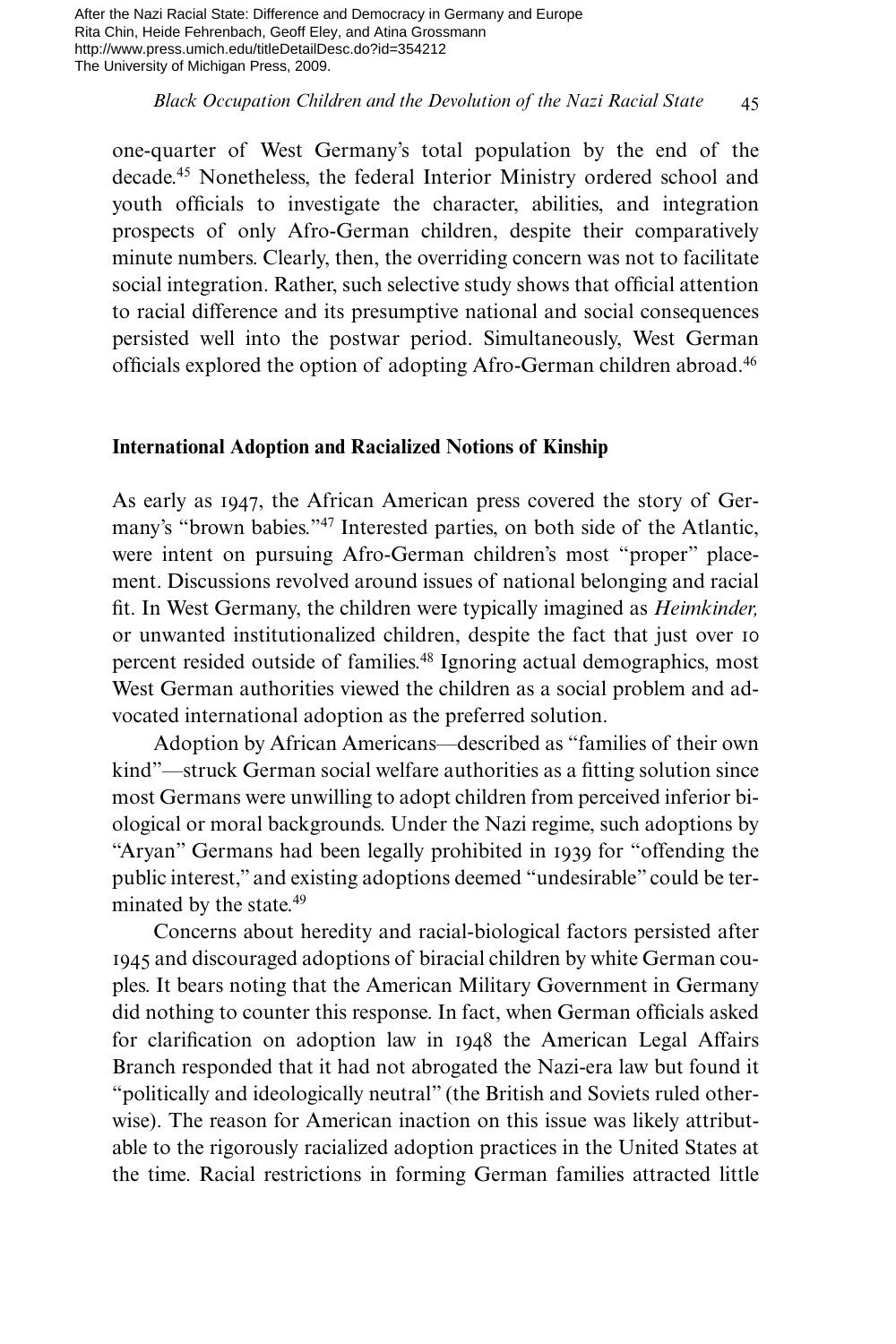#### 46 After the Nazi Racial State

American attention after 1945 because the assumptions underlying such policy were similar to the principles and practices informing adoption in America, where whites cleaved to whites, blacks to blacks, and Jews to Jews. Consideration of race in creating elective families through adoption was therefore not viewed by American officials as necessarily Nazi or even undemocratic.<sup>50</sup>

Shortly after the end of military occupation, West Germans liberalized their adoption law. This was not done to encourage ethnic diversity within the German family. Rather, it was to facilitate the adoption of white (mostly ethnic German) children who had been separated from their parents or orphaned in the war.<sup>51</sup> Concurrently with adoption law reform, West German federal, state, and youth officials continued to seek ways to offload the costs and care of Black German children. In 1951, in fact, West German federal Interior Ministry officials pursued negotiations with representatives of the U.S. Displaced Persons Commission to press for the adoption of black occupation children to the United States using nonquota visas available for war orphans. Strikingly, German officials expressed interest in including in their plan children who had *not* been surrendered by their mothers for adoption, even if they were currently living in German families and would end up in orphanages in the United States.<sup>52</sup> While hundreds of adoptions of Afro-German children to the United States did ensue, most, in the end, appear to have been voluntarily arranged by the mothers.

Adoptions of Afro-German children to the United States were encouraged and pursued by African American civilians at home and in the U.S. military in Germany as well. From the late 1940s into the 1950s, the African American press in particular spread the word about the plight of unwanted "half-Negro" children abroad. The *Pittsburgh Courier* and Baltimore *Afro*-*American* published appeals to their predominantly black readership, urging them to send special CARE packages to "brown babies" and their unwed German mothers.<sup>53</sup> The NAACP and the Urban League also lobbied on behalf of Afro-German children, invoking them to chastise the American government and military leadership about its reluctance to engage in civil rights reform. The NAACP, for example, pointed out that the "problem of the children" was due to prejudicial official policies that didn't permit black GIs to marry their white German girlfriends.

However, the NAACP and Urban League also expressed doubts about whether the children's adoption to the United States, into an American culture of virulent antiblack racism, would be in the best interests of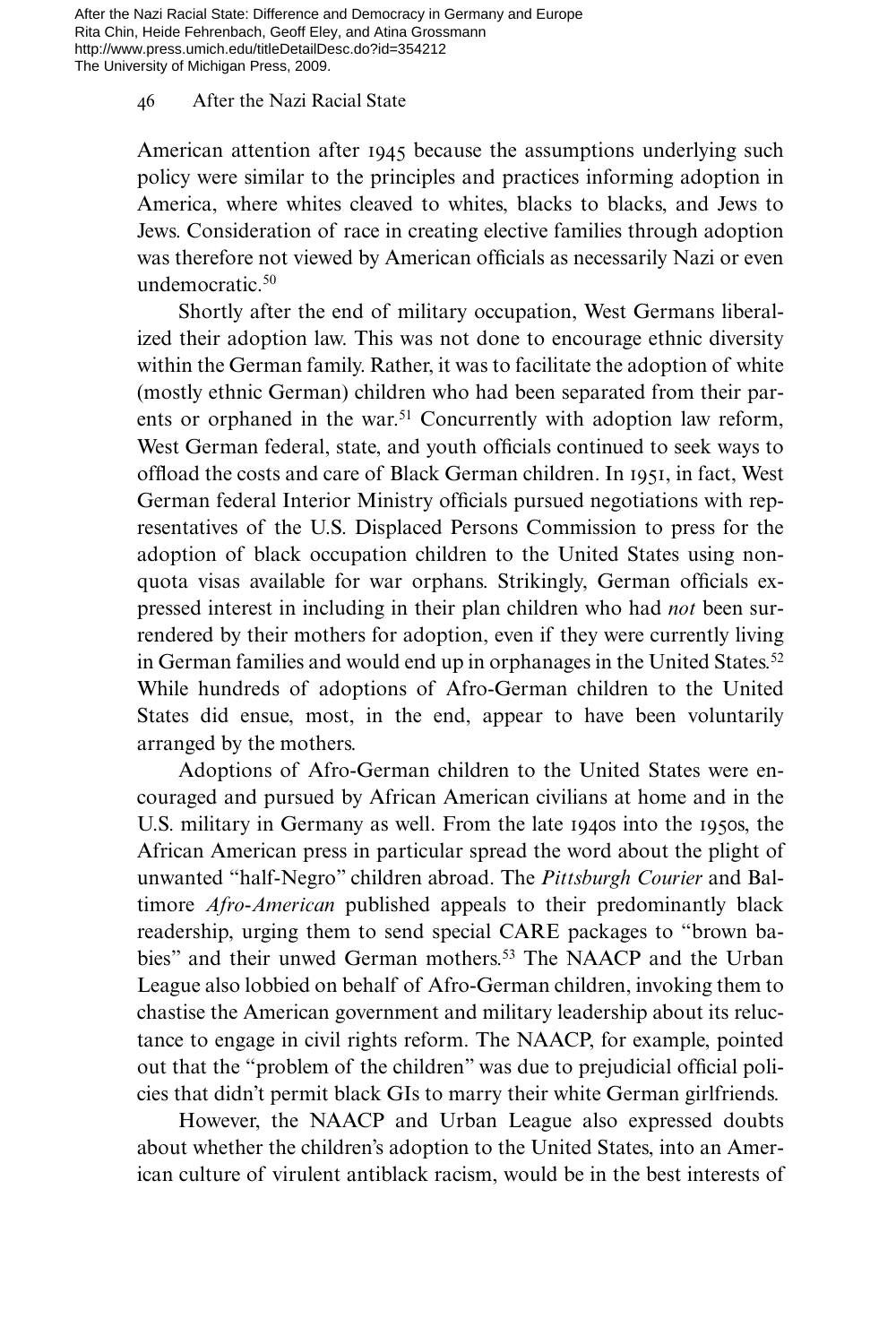#### *Black Occupation Children and the Devolution of the Nazi Racial State* 47

the child. As Lester Granger of the Urban League put it, "colored children in . . . [the U.S. state of] Georgia, for example, . . . are much worse off than colored children in Germany."<sup>54</sup> In 1952, Walter White of the NAACP issued press releases praising West Germany's decision to integrate schools without regard to race, noting with irony that the former fascist foe surpassed the democratic United States in racial tolerance and equality. In addition, by the mid-1950s, increasing numbers of Americans began adopting Amerasian children. Published exposés of these children's appalling living conditions in Japan and Korea made Germany's treatment of Afro-German children appear beneficent and broad-minded by comparison. As a result, American youth welfare workers—black and white—increasingly questioned whether intervention on behalf of the Germany's "brown babies" was necessary or advisable.<sup>55</sup>

Black Americans on the ground in West Germany saw things differently. Mrs. Mabel Grammer, occasional correspondent for the Baltimore *Afro-American* and wife of a U.S. warrant officer based near Mannheim, observed the miserable economic conditions of some of the children and their mothers in West Germany and actively sought black adoptive parents. Publicizing the children's plight and working closely with local German public and religious youth offices and orphanages, she facilitated up to 700 adoptions between 1951 and 1953 and remained active into the 1960s. Grammer received assistance from West German authorities, who preferred adopting the children to Americans—and especially African Americans—both for reasons of racial "fit" and to release German taxpayers from the costs of the children's care.<sup>56</sup>

Although West German state and local officials eagerly cooperated with Mrs. Grammer through most of 1950s, even permitting proxy adoptions, by late in the decade they began to have second thoughts. Economic recovery fueled more domestic German adoption requests, albeit for white children. Since white German children were also eagerly sought for adoption by white Americans, German federal officials began to demand more stringent regulation of international adoptions in order to keep such "desirable" progeny at home in the Federal Republic.<sup>57</sup>

As a result, the late 1950s marked a retreat from transatlantic adoptions. When it came to Afro-German children, however, West German authorities offered a different rationale for discouraging adoptions to the United States. To explain their policy shift, the federal ministries generalized from the case of "Otto." Charging that the boy suffered severe emotional trauma after being placed with an African American family, Ger-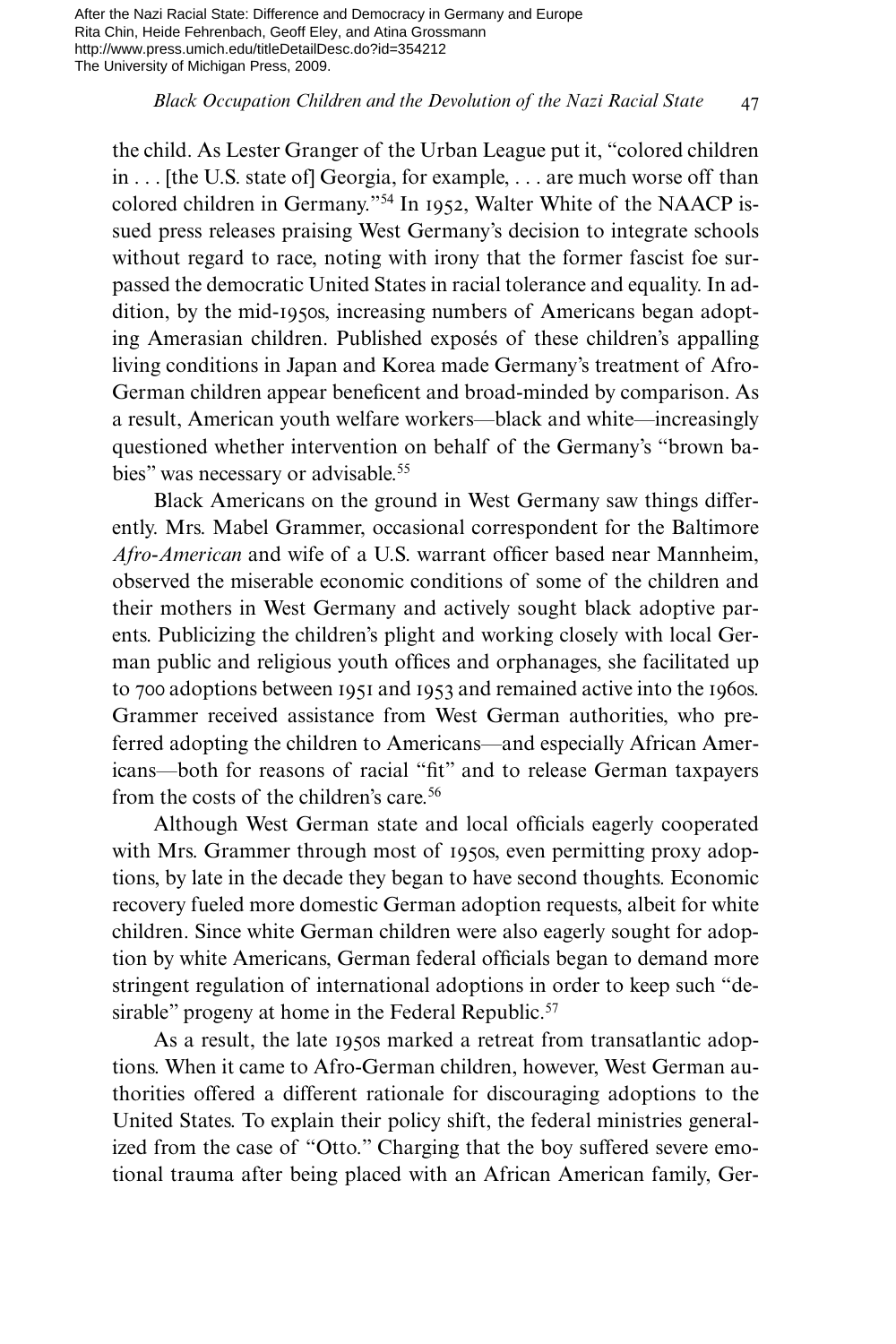#### 48 After the Nazi Racial State

man ministry memos warned against similar future placements because of both the child's shock at and inability to adjust to an all-black adoptive family and neighborhood, and the child's subjection to racial segregation and Jim Crow laws in the democratic United States. Since white German families were still not adopting biracial children in any significant numbers,<sup>58</sup> the preferred destination for such children became Denmark where, German commentators curiously insisted, racial prejudice was nonexistent.<sup>59</sup>

By the early 1960s, international adoptions of Black German children to Denmark outpaced those to the United States.<sup>60</sup> In contrast to the troubling reports on adoptive Black German children in the United States, West German officials and social workers painted a picture of easy integration due to the elevated class background of the parents and their assured cultural competence in easing the children from a German context to a Danish one. Denmark was portrayed in terms of cultural similarity: it was like Germany, only better, since prospective Danish parents seemed "more broad-minded about the children's origins." Moreover, German psychologists concerned with the children's emotional development in the segregated United States now described Danish mothers as more culturally compatible and less overbearing than the "black mammies" who, a decade before, had been seen as "natural" nurturers to the children.<sup>61</sup> By claiming to act in the best interests of the child, the West German state cultivated its role as protector and used its experience in international adoptions to provide a critical comparative perspective on the social progress of American and German democracy. Within a decade and a half of Nazi defeat, West German officials could claim a moral victory when it came to race relations and declared the provisional period of postwar racial reeducation closed.

#### **Integration . . . and Its Limits**

By the turn of the 1960s, as the oldest of the postwar cohort of Black German youth concluded their education, the public and official focus shifted from the question of "where the children most properly belonged" to the issue of integration into the West German economy. Historically low unemployment aided this process. These were, after all, the early years of the "guest worker" program, when some major West German industries began to import southern European and, later, Turkish workers to address a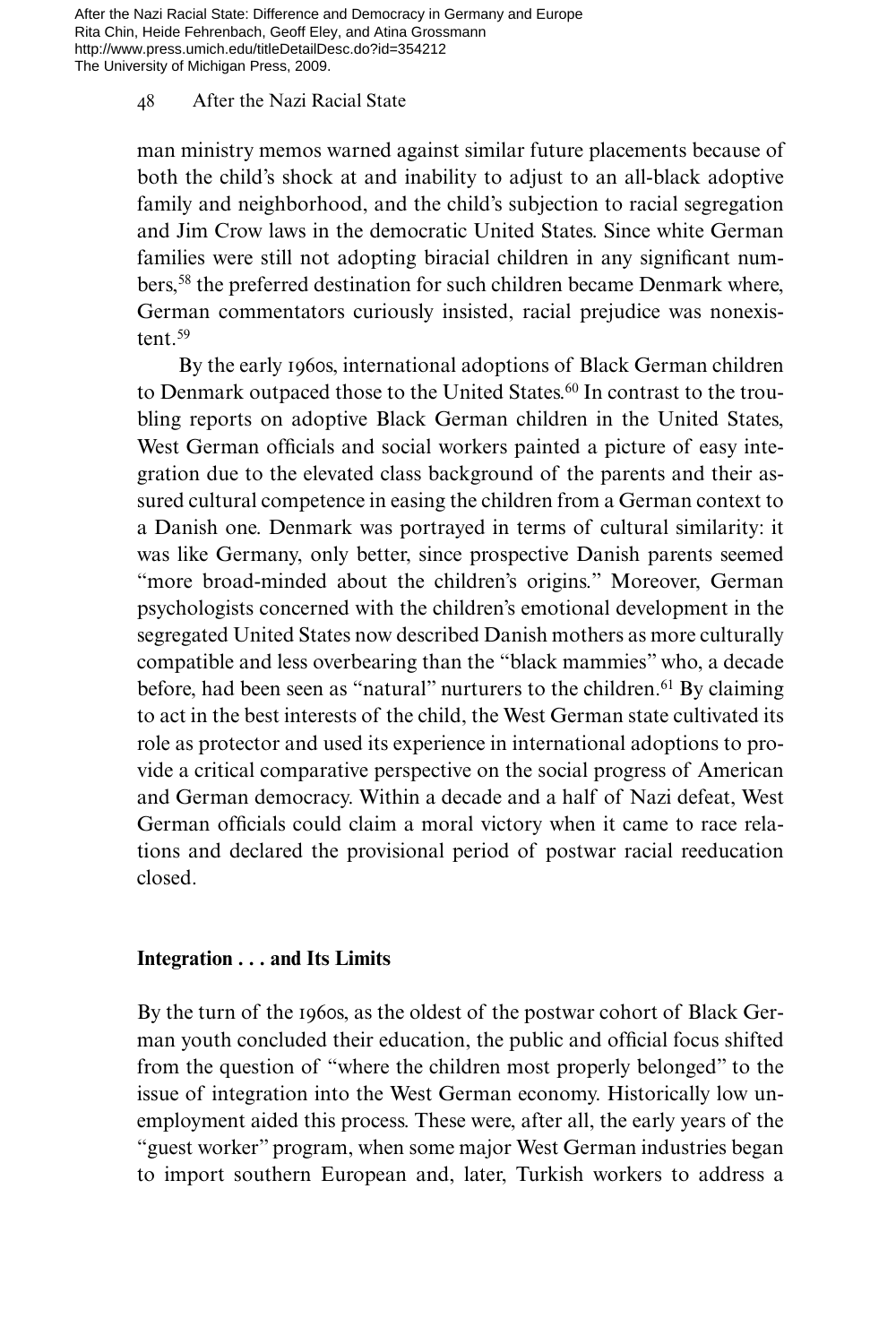growing labor shortage. As Black German teens joined the workforce, municipal and state employment offices tracked their movements and reported the ready cooperation of West German employers in providing training and jobs, as well as the teenagers' unbiased absorption into working life. Press reports, official memos, and academic assessments projected the image of a stable and prosperous democracy whose bureaucrats and employers operated according to principles of social equality and economic rationality. In brief order, integration was declared a success—but only because integration was defined and pursued in *exclusively economic* rather than more broadly social terms.<sup>62</sup>

While social policy interest in black German children subsided by the early 1960s in West Germany, sporadic media attention continued and centered on two general themes. The first concerned the alleged social progress and economic privilege accorded Blacks in Germany by the 1970s; the second concerned the allure of black female sexuality. Press coverage took the form of follow-up stories purporting to answer the question of how "the Germans with dark skin" were faring since they reached adulthood. While noting examples of racial prejudice and racist epithets Black Germans had weathered during their young lives, the articles were upbeat, optimistic, and self-congratulatory. In large measure, this was the result of media proclivity to profile the biographies of performers, personalities, and sports figures—in short, celebrities whose careers contrasted sharply with the mundane blue- and pink-collar work performed by most young Black Germans but who were nonetheless treated as representative of the entire postwar cohort of German "*Mischlingskinder.*" For example, weekly magazines highlighted the achievements of "Jimmy" Georg Hartwig, who grew up in miserable circumstances in Offenbach and braved childhood taunts of "nigger pig" and "whore's son" to become a soccer star in Munich. Or Georg Steinherr who had to learn to protect himself from bullies as a small child and put his resulting "aggressiveness" to good use as a professional boxer.

By the 1970s, the West German magazine *Quick* borrowed the American phrase "Black is beautiful" to report on the various ways that biracial German women benefited from the current mode and marketability of their black skin. *Quick* showcased Nicky, "a poor orphan child, abandoned by her parents," now transformed into a stunning long-legged temptress (and featured in a full-page magazine photo), who worked in a Munich boutique and turned the heads of men as she walked down the street. Rosi, who as a child tried to scrub her "dark skin clean" after being cruelly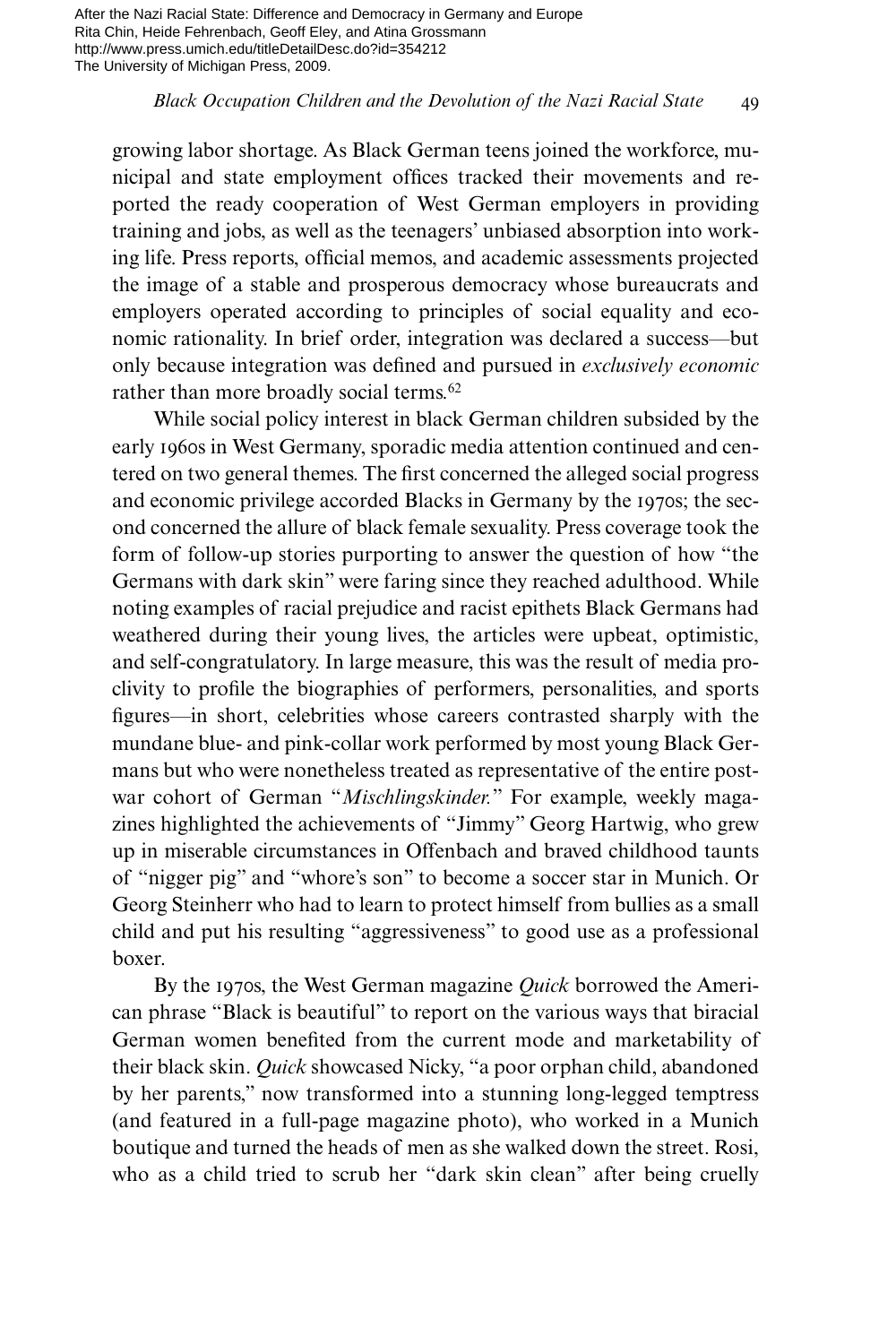## 50 After the Nazi Racial State

ridiculed as a "*Niggerkind*" by classmates, was now a fashion model earning a lucrative daily rate of six to eight hundred German marks thanks to her "dark, exotic" looks. Such magazine articles betrayed a voyeuristic fascination with black female physicality and sexuality, and incessantly invoked these as a powerful stimulant of white male desire.<sup>63</sup> Even respectable newspapers like the *Frankfurter Allgemeine Zeitung* could not help noting the young women's "attraktive Andersartigkeit," or attractive (racial) difference, in sociological discussions of the teens' integration into the workforce.<sup>64</sup> Illustrated weeklies ran racy photo-essays that promised an intimate peek into the personal lives and sexual relationships of Black German women and white German men. Interracial sex was titillating and therefore profitable for the print media.<sup>65</sup> However, there were limits. Relationships between Black German men and white German women did not become the subject of magazine features. That particular gendering of interracial unions apparently offended the boundaries of social acceptability and marketability in the 1970s—even for the West German tabloid press.<sup>66</sup>

In this connection, it is worth noting that one aspect of postwar German reconstruction to receive scant attention is the issue of continuity and rupture in social norms regarding sexual relations between white Germans and ethnic minorities. Indeed 1945 did not disturb the prerogatives of white German men to engage in nonmatrimonial, nonreproductive sexual relations with women perceived as racial others. These liaisons, while not openly condoned by the German majority, were nonetheless tolerated. By the 1970s, in the wake of the American civil rights and Black Power movements, interracial relationships appear to have become increasingly attractive to socially progressive, politically radical German men seeking to advertise their cosmopolitan taste, antiracist credentials, and therefore their irrepressibly un-German hip-ness.<sup>67</sup>

Afro-German women, on the other hand, suffered from their cultural image as sex objects. Carole, a child-care worker in her twenties featured in a 1975 article in the *Neue Illustrierte Revue,* noted that before she could reconcile herself to a relationship with her white German lover, she first needed to overcome the "I-just-want-to-seduce-you-complex" that she had internalized at a younger age in relation to white men. (This was likely not made any easier by the way her lover described his first impression of Carole: "As I saw her in the partial darkness of the cinema I thought, 'What a pretty exotic bird!' I was not averse to the usual little adventure.") Another magazine reported, in an article inexplicably titled "Skin color is no problem," that a young Afro-German woman attempted suicide after a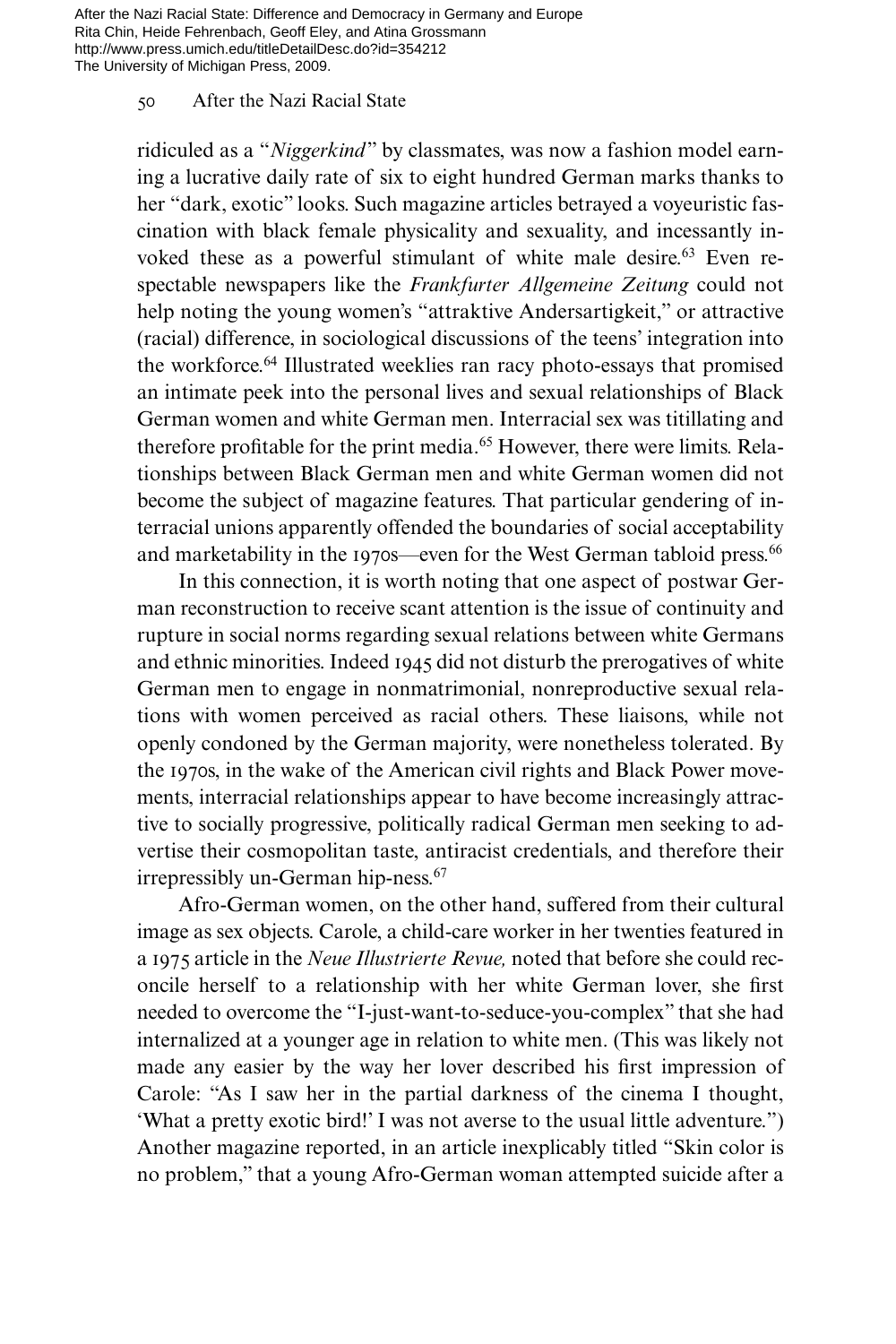one-night stand with a white partner.<sup>68</sup> In addition, a Black German woman who was born in 1946 and came of age in the 1960s has described being repeatedly subjected to explicit unwanted sexual advances by male acquaintances and strangers on the street. As a child, she was lectured by the nuns raising her that she—as a black girl—would need to choose between a future as a Christian missionary and life as a prostitute. To them, her race rendered her inherently more sexualized and morally abject than her white counterparts at the orphanage. However, media reports on Afro-Germans through the late 1970s did not focus on such feelings of debased objectification, profound alienation, and worthlessness produced by social interactions and cultural representations so relentlessly cued to notions of "racial difference"<sup>69</sup>

It took until the 1980s for Black Germans to forge a positive identity from the racial designation that had governed their lives. Tellingly, among the first to do so were young women who had been influenced by black feminists from abroad.

"I've never thought of Afro-German as a positive concept before," she said, speaking out of the pain of having to live a difference that has no name . . .

"Let us be ourselves now as we define us. We are not a figment of your imagination or an exotic answer to your desires. We are not some button on the pocket of your longings."<sup>70</sup>

So wrote African American poet Audre Lorde, describing the political awakening of her Black German students at the Free University in Berlin in the spring of 1984 in the original preface to *Farbe Bekennen* [*Showing our Colors*].<sup>71</sup> Considered a foundational text for the establishment of Afro-German identity and community, *Farbe Bekennen* was one of the first publications to establish the historical presence of Blacks in Germany, to explore their social experience, and to express the emotional and personal repercussions of being treated as alien in a country that is their own.<sup>72</sup> The articulation of "Afro-German" (later "Black German") as a positive personal and social identity emerged through intellectual contact with, and mentoring by, Black American women who, like Lorde, were poets, scholars, and not coincidentally, feminists. Asserting self and voice engaged the dual interlocking identities of race and gender: not only what it meant to be black in a predominantly white Germany but what it meant to be a black woman in that context as well  $^{73}$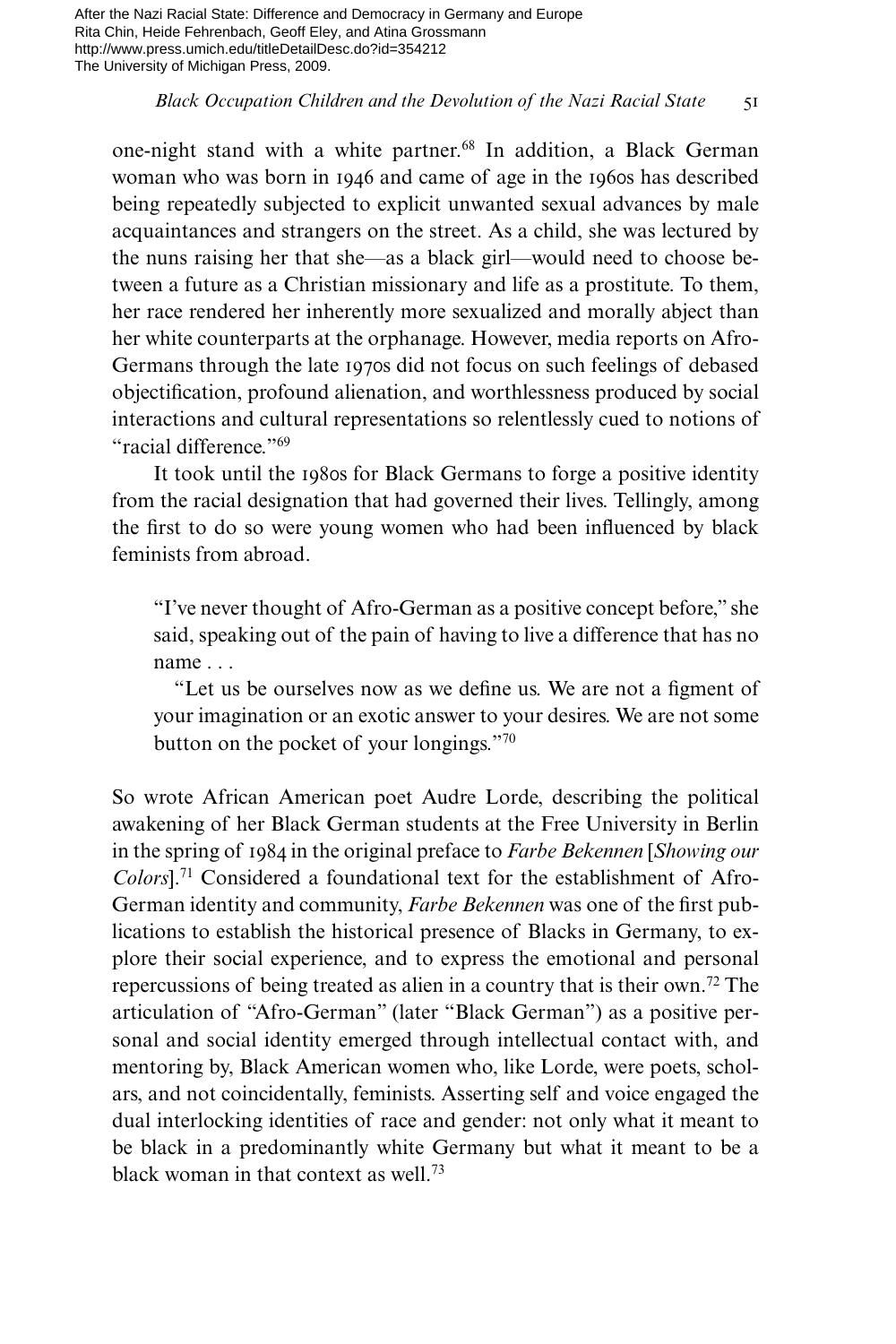## 52 After the Nazi Racial State

This is not to suggest that Afro-German identity was derivative of Afro-American, as it was then called. Rather, it is to recognize both that feminism developed a language with international application and resonance, and that the articulation of Black German identity occurred within the larger conceptual framework of an international Black Diaspora, based upon shared experiences of "oppression," as Lorde suggested, even as these experiences differed according to distinctive national contexts and histories. In the 1980s—as in the late 1940s and 1950s—reformulations of notions of race, identity, and nation in Germany were part of a larger transnational dialogue with African Americans and the American experience of race and gender. The critical concepts and terminology that Lorde and others introduced to their German students in the early 1980s assisted them in their social analysis and allowed them to reject their received identities as "*Mischlinge,*" "*Besatzungskinder,*" and "*Negerin*" and conceive of themselves in a self-affirmative way as Afro-Germans. Afro-German identity was galvanized through dialogue with African American intellectuals; nonetheless comparisons with the African American experience were only one point of reference for the development of Afro-German identity. Black Germans have also looked to postcolonial experiences and social theorizing of Africans and other Black Europeans. And since they hail from diverse family backgrounds, Black Germans have traveled to African nations, in addition to the United States, in search of self-knowledge, political subjectivity, and a sense of belonging—precisely the things that had eluded them in the Federal Republic.<sup>74</sup>

## **Social and Epistemic Consequences of West Germany's Retreat from "Race"**

Following the defeat and international condemnation of National Socialism, West Germans made Afro-German children integral to their postwar process of national rehabilitation and social redefinition, albeit as *objects* of social policy. Unlike other minority groups in postwar Germany, Black German children were minors with German citizenship and therefore under German control, rather than that of the Allies or UN, as was the case for surviving Jews and other DPs. This allowed German officials to conflate issues of race with juvenile stewardship: whatever the policy proposed, Germans claimed to be working in the "best interests" of the child rather than the state.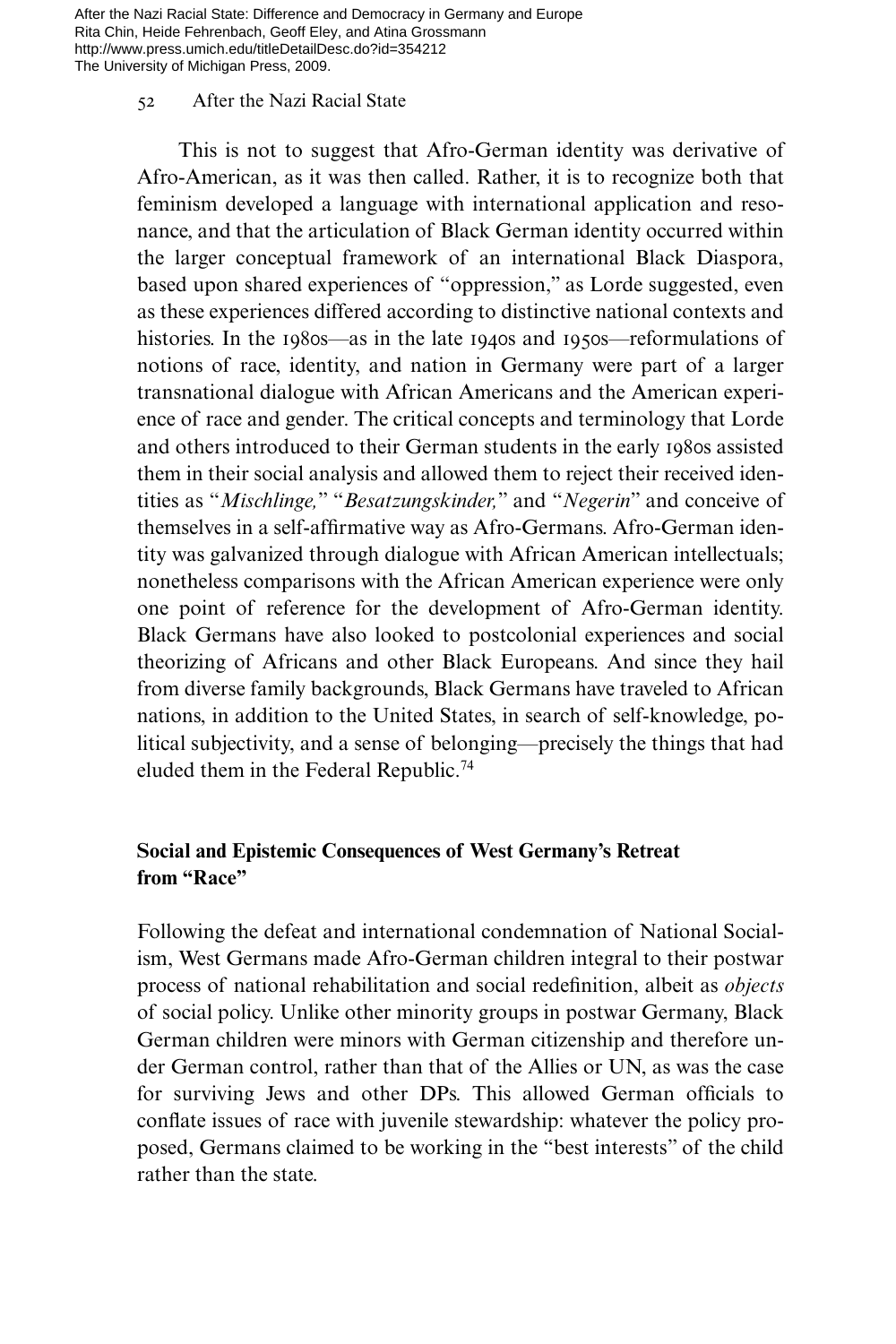West German anthropologists, psychologists, social workers, and officials, from the federal down to the local levels, learned from America to generate new scientific knowledge and social policies to confront the challenges of racial difference they believed the children embodied. It was by means of this process—and in explicit comparative reference to the practices of the still-segregationist United States—that German notions of race were renegotiated and revised. Along the way, the children were rendered a stimulus for, and a test of, West Germany's new democratic ethos.

In the early 1960s, having exhausted the children's use as advertisement of West Germany's successful democratic transformation, official and public attention to the children sharply subsided in the Federal Republic, and the "*Mischlingskind*" receded as an object of social policy. One significant step in this direction was the resistance encountered by the federal Ministry of the Interior when its officials in 1960 ordered West German *Länder* (states) to conduct another survey of the numbers of "*Mischlingskinder*" in their jurisdictions. The state cultural minister of Schleswig-Holstein refused outright, citing both pragmatic concerns (such as understaffing) and legal principle (such as the constitutional prohibition on singling out individuals on the basis of race). While these objections came from a state with a minuscule black population, the rebuke effectively nullified the German Ministry of the Interior's practice since the Nazi years of keeping separate statistics on black children.<sup>75</sup>

As a result, official and public discussions regarding the role of race *within* the Federal Republic subsided. As "*Mischlingskinder*" disappeared as a racialized object of social policy, the use of the word *Rasse* and reference to things "racial" were rendered taboo, at least as applied to contemporary German society. In effect, the postwar problem of race, which had been narrowly focused on the problem of the postwar "*Mischlingskind,*" was declared solved by West German officials and the media once the oldest cohort had been integrated into the workforce. Afterward, the Federal Republic embraced an antihistorical fantasy of harmonious ethnoracial homogeneity among its national citizenry.

The 1960s initiated a new era, continuing to this day, in which difference and its perceived social disruptions have been transferred to the bodies, beliefs, and cultures of Germany's immigrant populations.<sup>76</sup> Since then, discriminatory behavior and violence in Germany have been commonly interpreted as motivated by "xenophobia" or hatred of *foreigners.* This response is an interpretative act with significant social effects. For it casts the problem as a contemporary one born of an uncomfortable period